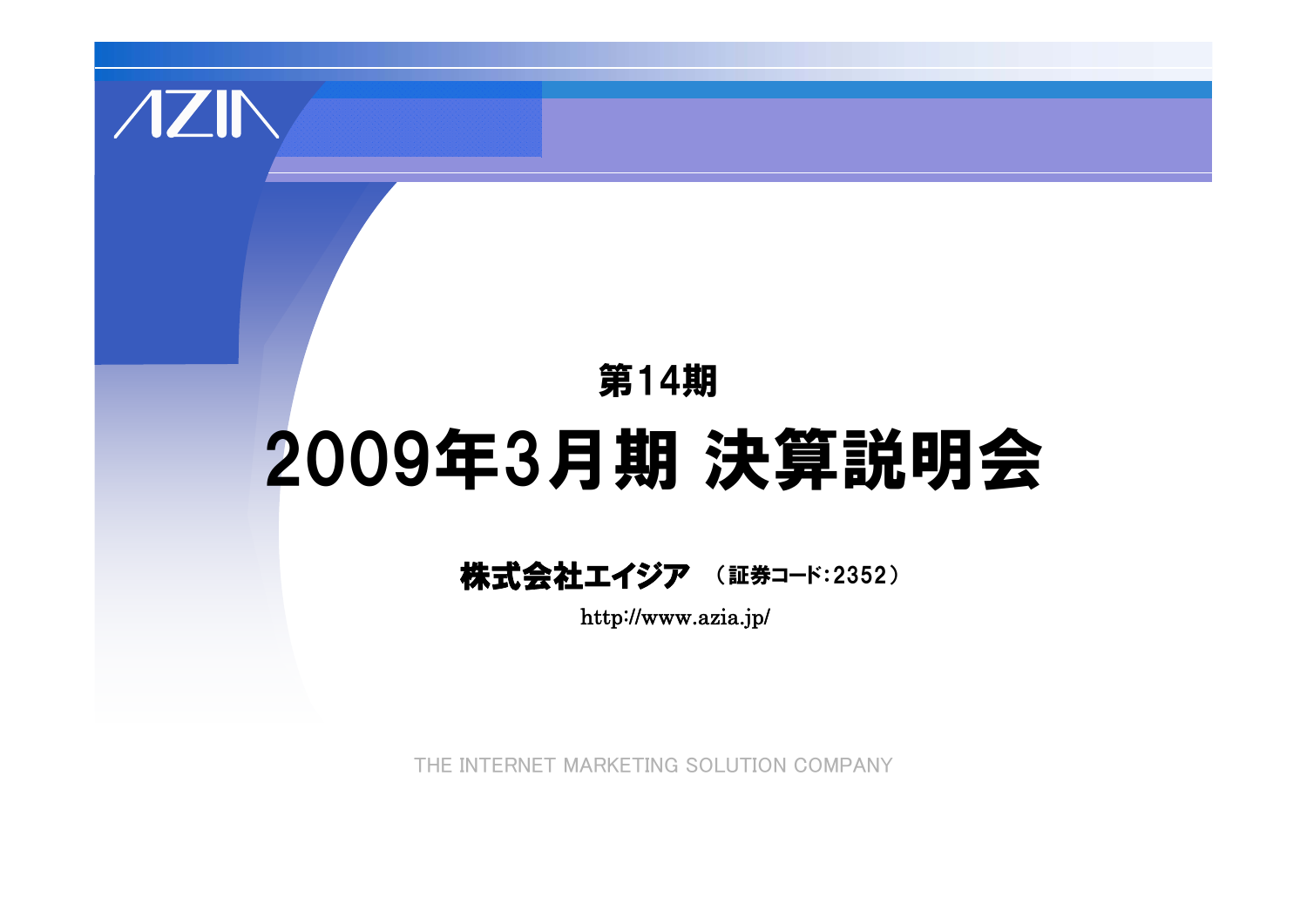

### ◆ 本資料に関するご注意

本資料に掲載されている株式会社エイジアの現在の計画、見通し、戦略、確信等の うち、歴史的事実でないものは、将来の業績に関する見通しであり、リスクや不確実 な要因を含んでおります。 これらの情報は、現在入手可能な情報から株式会社エイジアの経営者の判断に基

づいて作成されております。

実際の業績は、さまざまな重要な要素により、業績見通しとは大きく異なる結果とな りうるため、業績見通しのみに全面的に依拠することは控えるようお願い致します。 また、本資料は、投資勧誘を目的としたものではありません。投資に関する決定は、 利用者ご自身のご判断において行われるようお願い申し上げます。

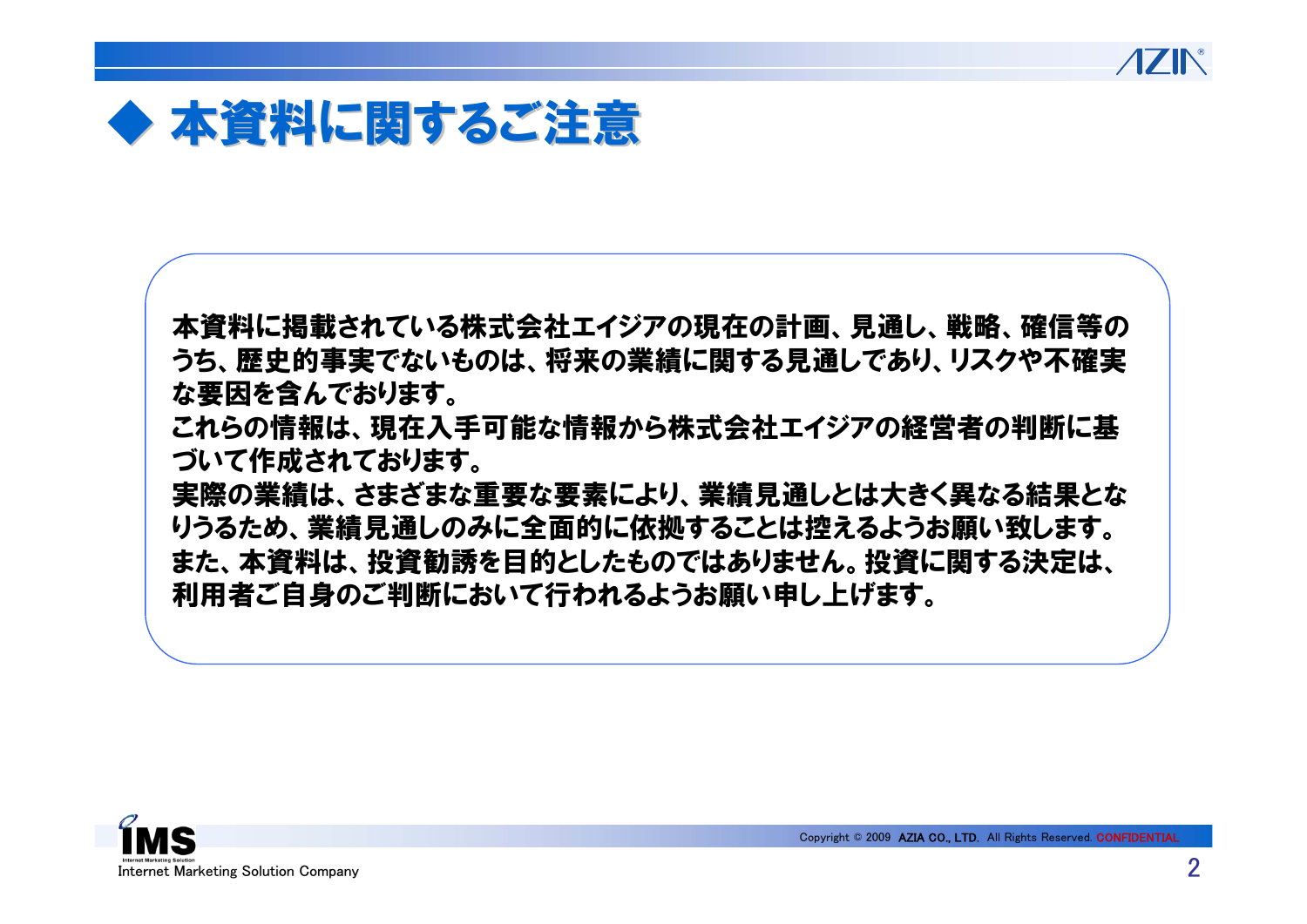



### 1.事業概要

- 2.2009年3月期(第14期)の業績
- 3.2010年3月期(第15期)の計画
- 4.財務の状況
- 5.時価総額の状況

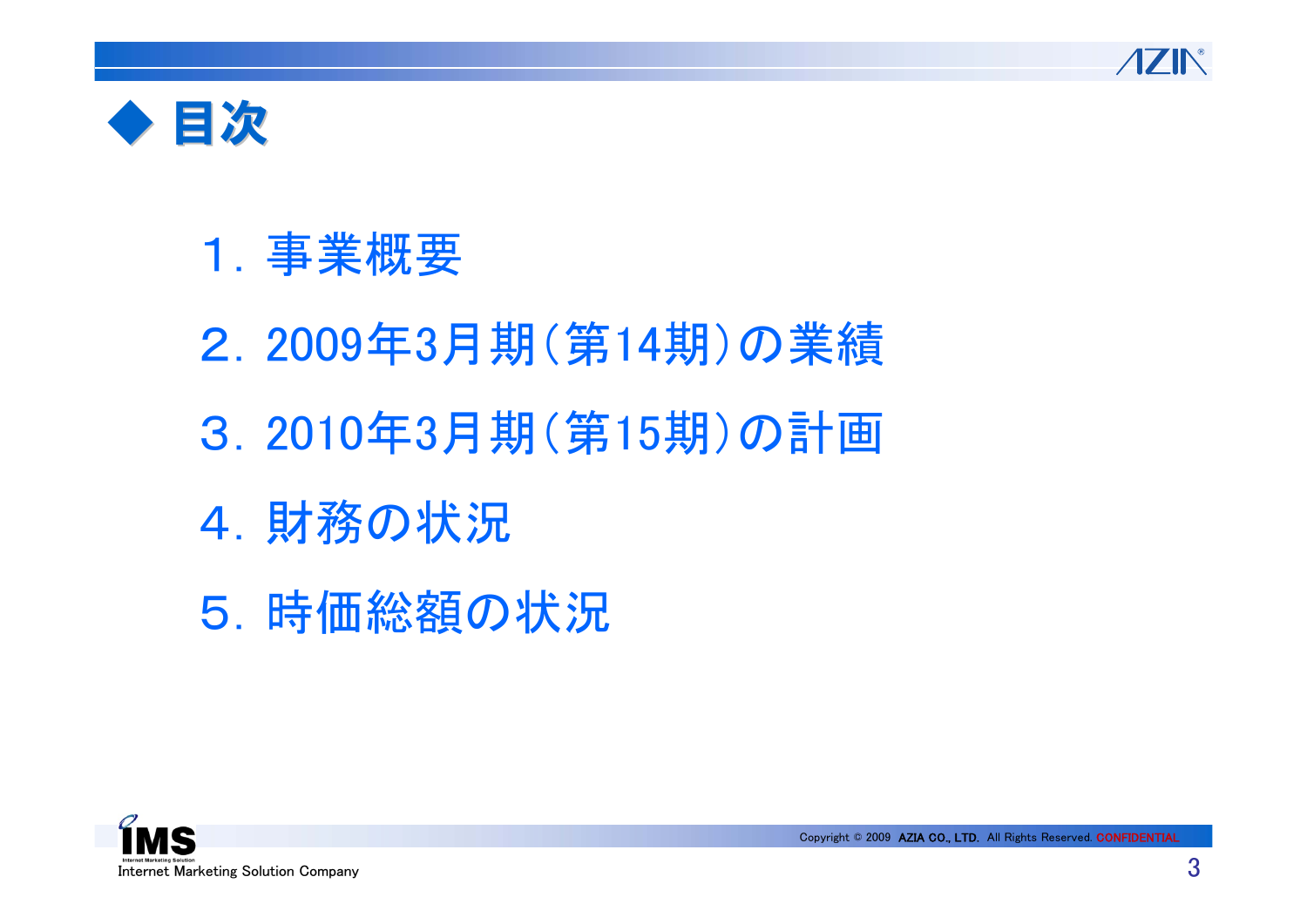





Copyright © 2009 AZIA CO., LTD. All Rights Reserved. CONFIDENTIAL

4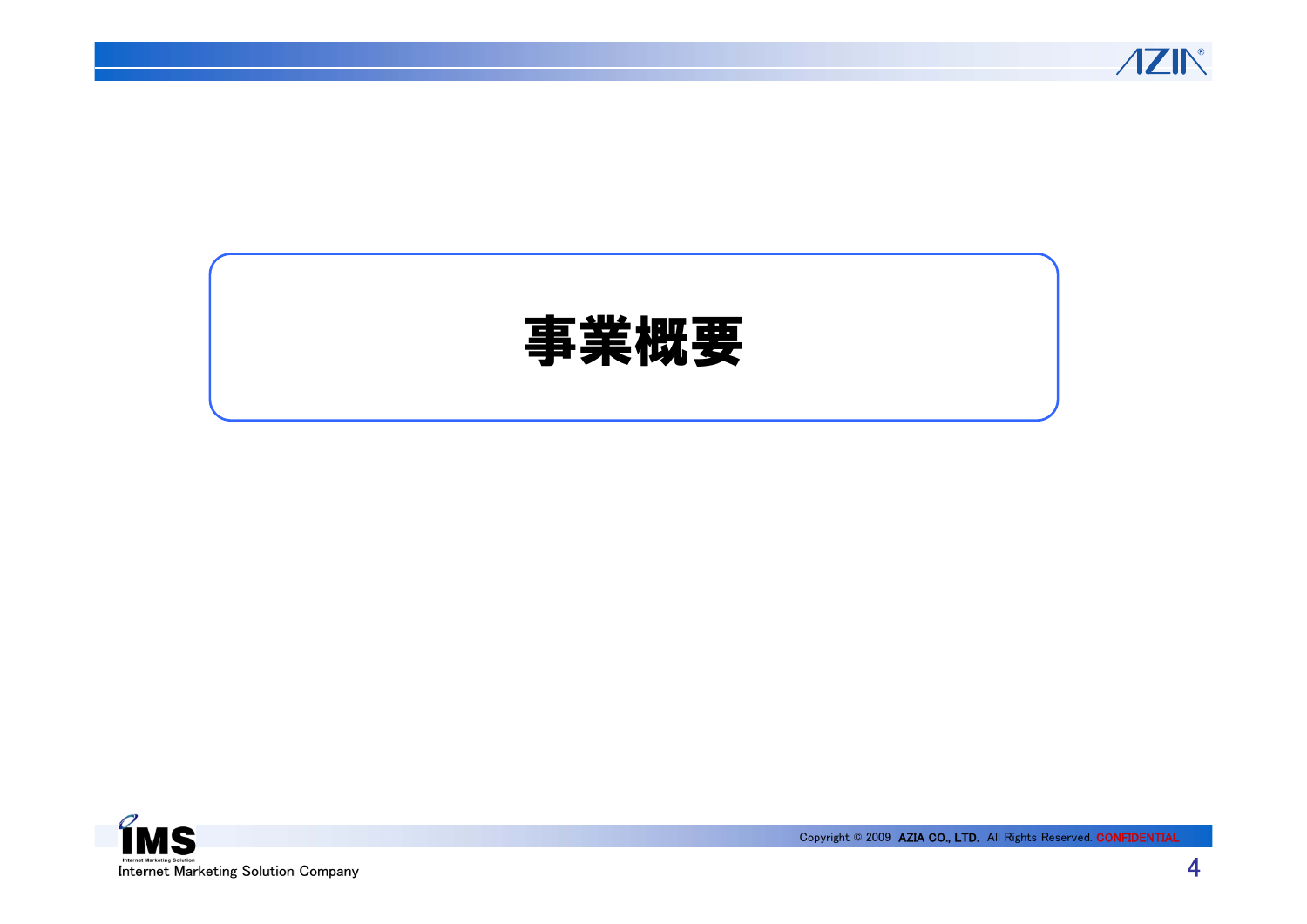



#### 主に大手・中堅の企業クライアントに対し、インター ネット マーケティング ソリューション(IMS)を提供



#### アプリケーション開発事業 アプリケーション開発事業

自社開発によるCRM※アプリケーションソフト「WEB CAS(ウェブキャス)」 自社開発によるCRM※アプリケーションソフト「WEB CAS(ウェブキャス)」 シリーズの開発・販売 シリーズの開発・販売

#### 受託開発事業 受託開発事業

ECサイトなどの大規模ウェブサイト・企業業務システムの受託開発 ECサイトなどの大規模ウェブサイト・企業業務システムの受託開発 ウェブサイトの企画・制作・デザイン ウェブサイトの企画・制作・デザイン

※各種データを活用して、顧客満足度を高める手法

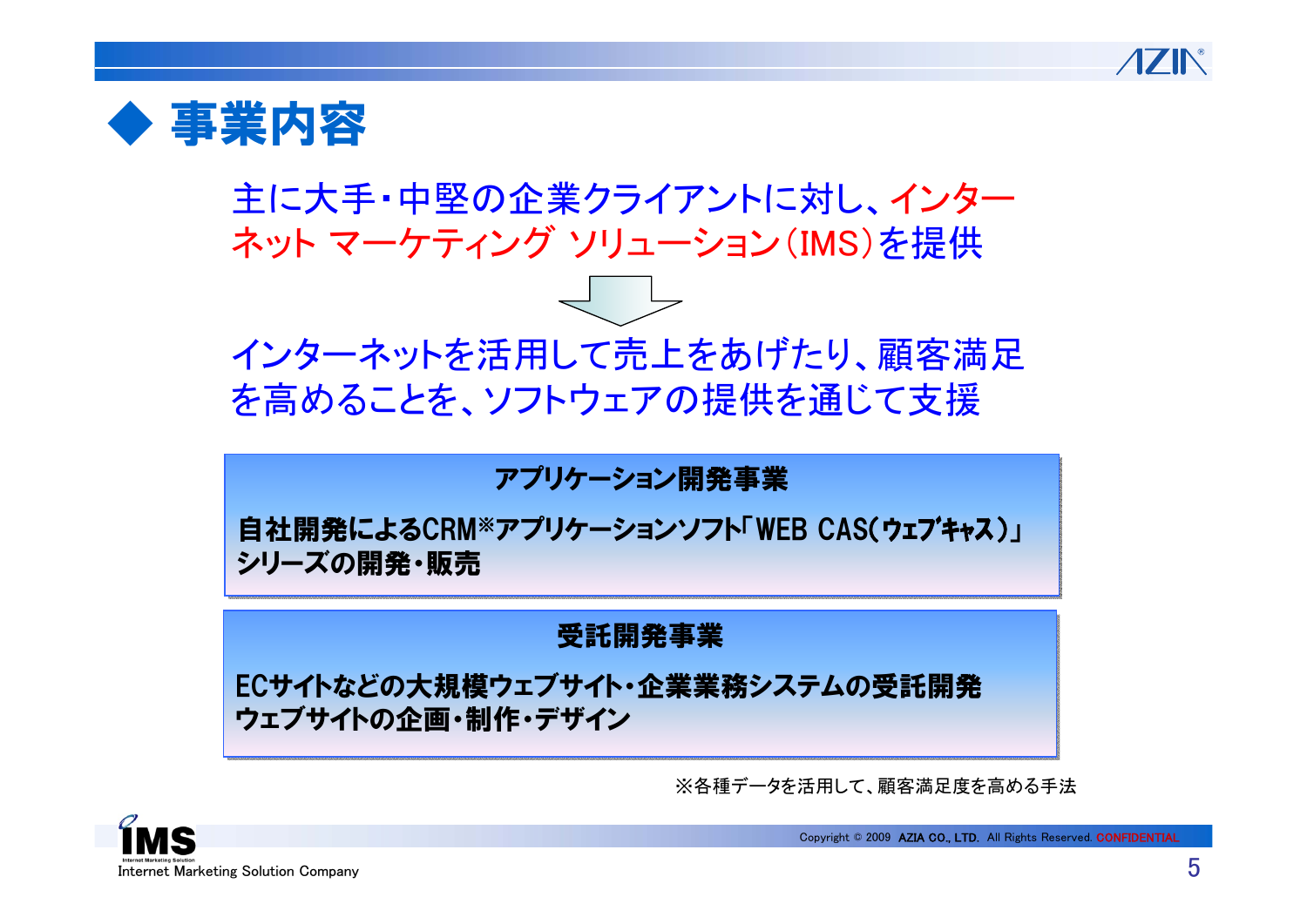

## ◆ 「WEB CAS」シリーズ ラインナップ

| 製品名                                                   | 概要                    | 特徴                          |  |
|-------------------------------------------------------|-----------------------|-----------------------------|--|
| WEB CAS e-mail<br>(ウェブキャス イーメール)                      | One to oneメール配信システム   | 業界最高水準 毎時300万通              |  |
| <b>WEB CAS mailcenter</b><br>(ウェブキャス メールセンター)         | メール共有管理システム           | 説明書を見ずに使える操作性               |  |
| <b>WEB CAS Mobile Express</b><br>(ウェブキャス モバイル エクスプレス) | 携帯電話向け高速メール送信エ<br>ンジン | 携帯3キャリアへの高速配信               |  |
| <b>WEB CAS formulator</b><br>(ウェブキャス フォーミュレーター)       | WEBアンケートシステム          | 専門知識がなくても簡単にWEBア<br>ンケートを作成 |  |
| <b>WEB CAS creator</b><br>(ウェブキャスクリエイター)              | $CMS*$                | 複数のウェブページを同時に管<br>理         |  |

※コンテンツ マネージメント システム

ウェブページ上の情報の入れ替え・管理を効率的に行うためのソフトウェア

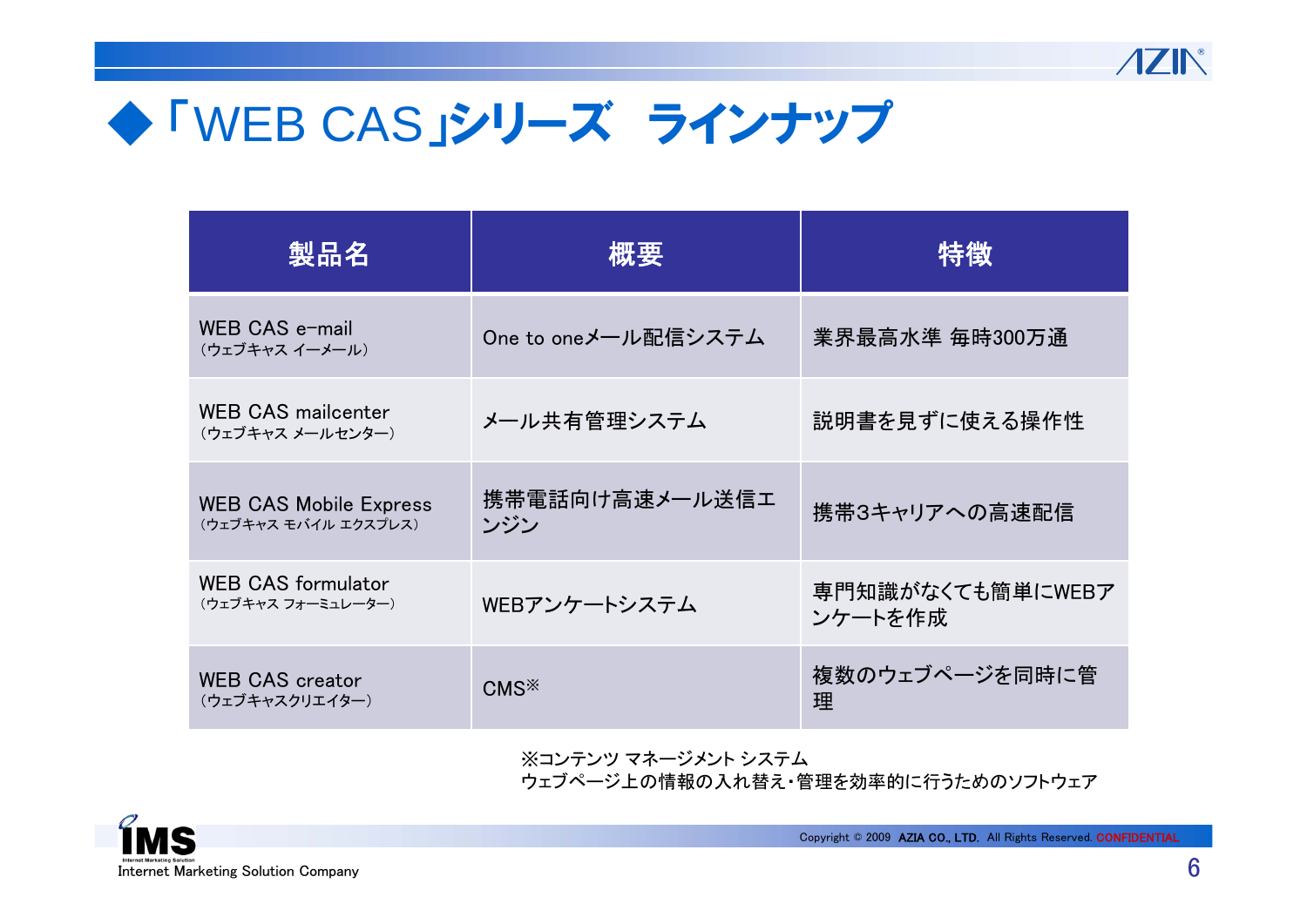

## ◆ 「WEB CAS」シリーズ 提供形態・業界地位



Internet Marketing Solution Company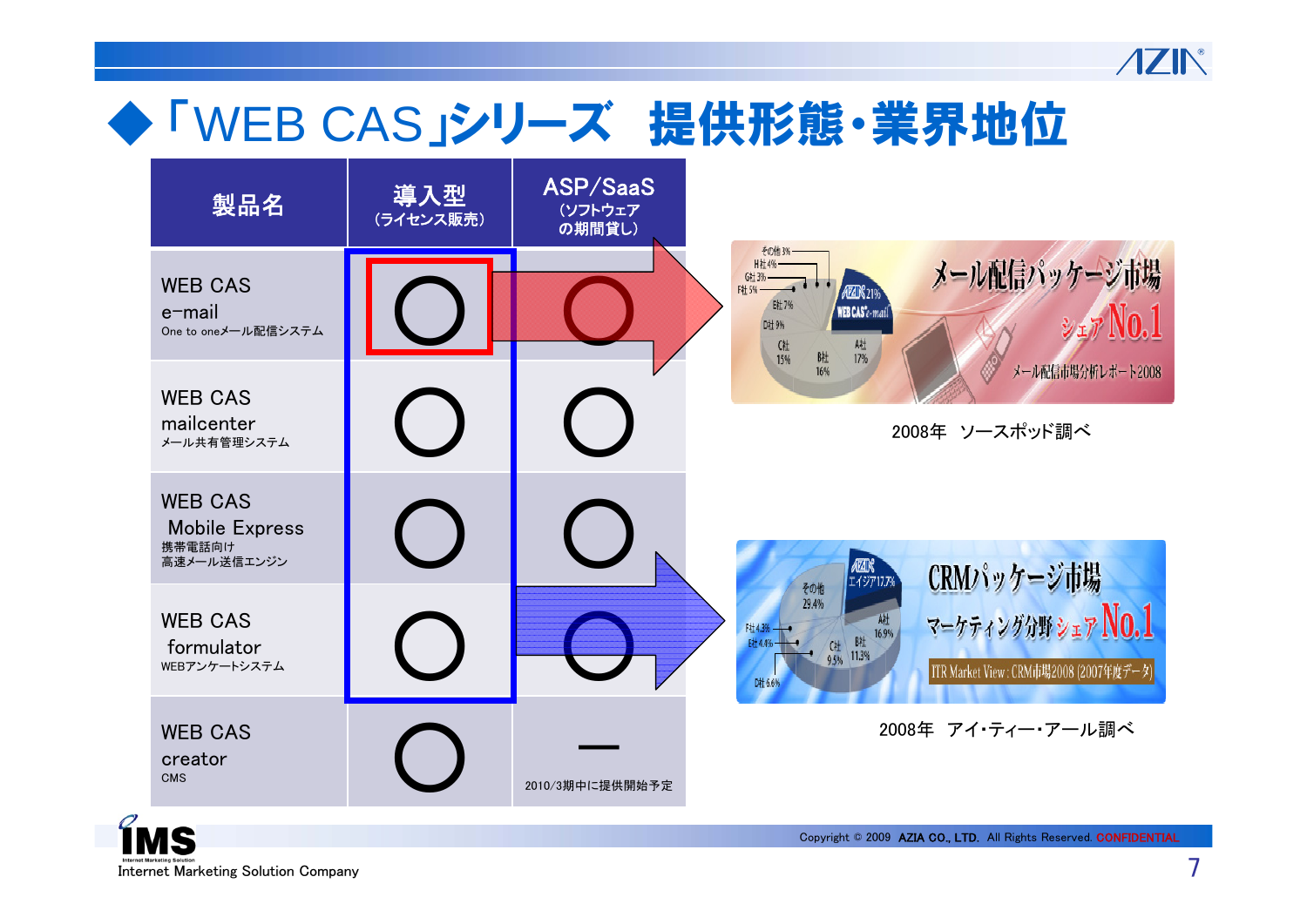

#### 主な導入先一覧



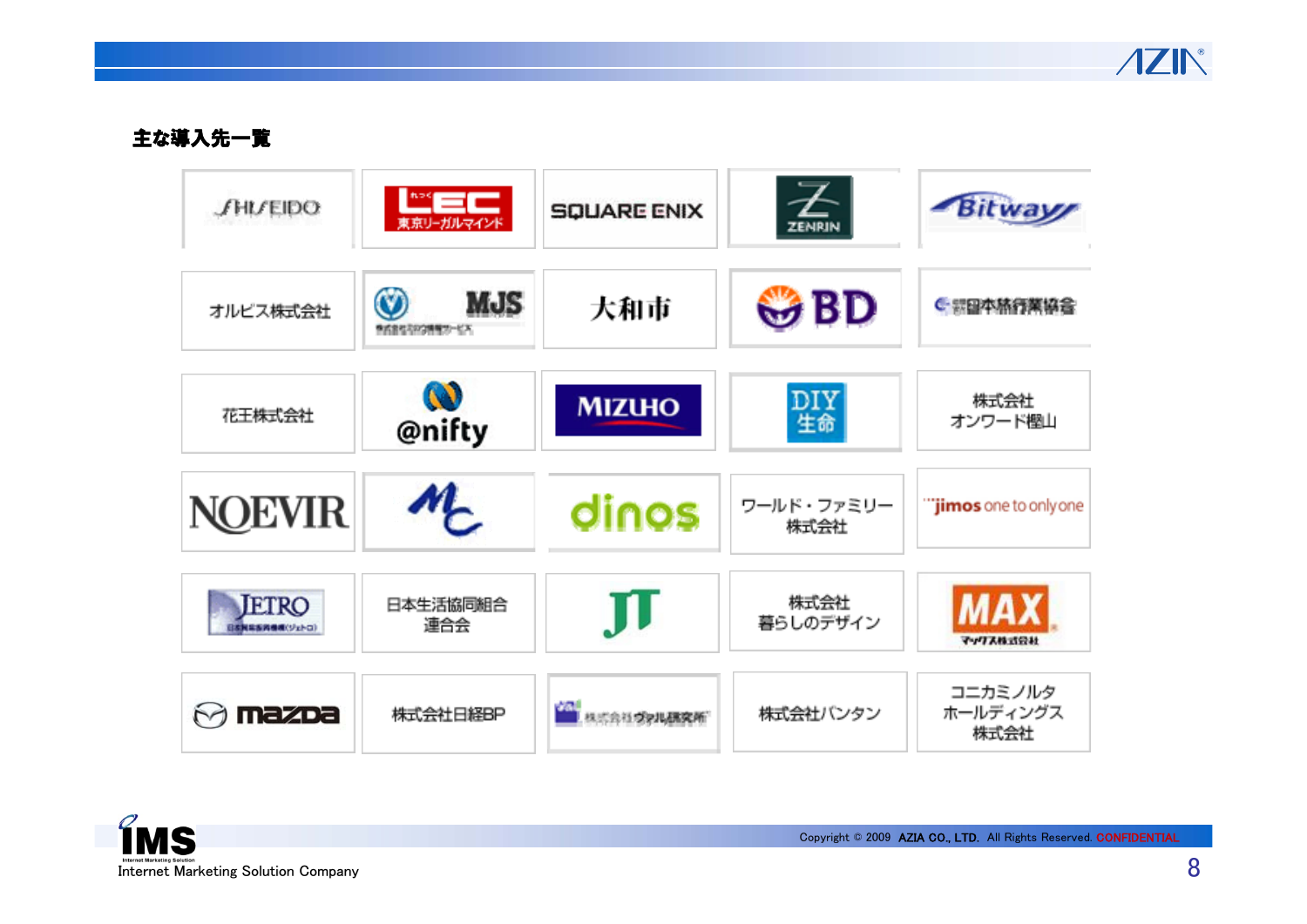

## 2009年3月期(第14期)の業績



Copyright © 2009 AZIA CO., LTD. All Rights Reserved. CONFIDENTIAL

9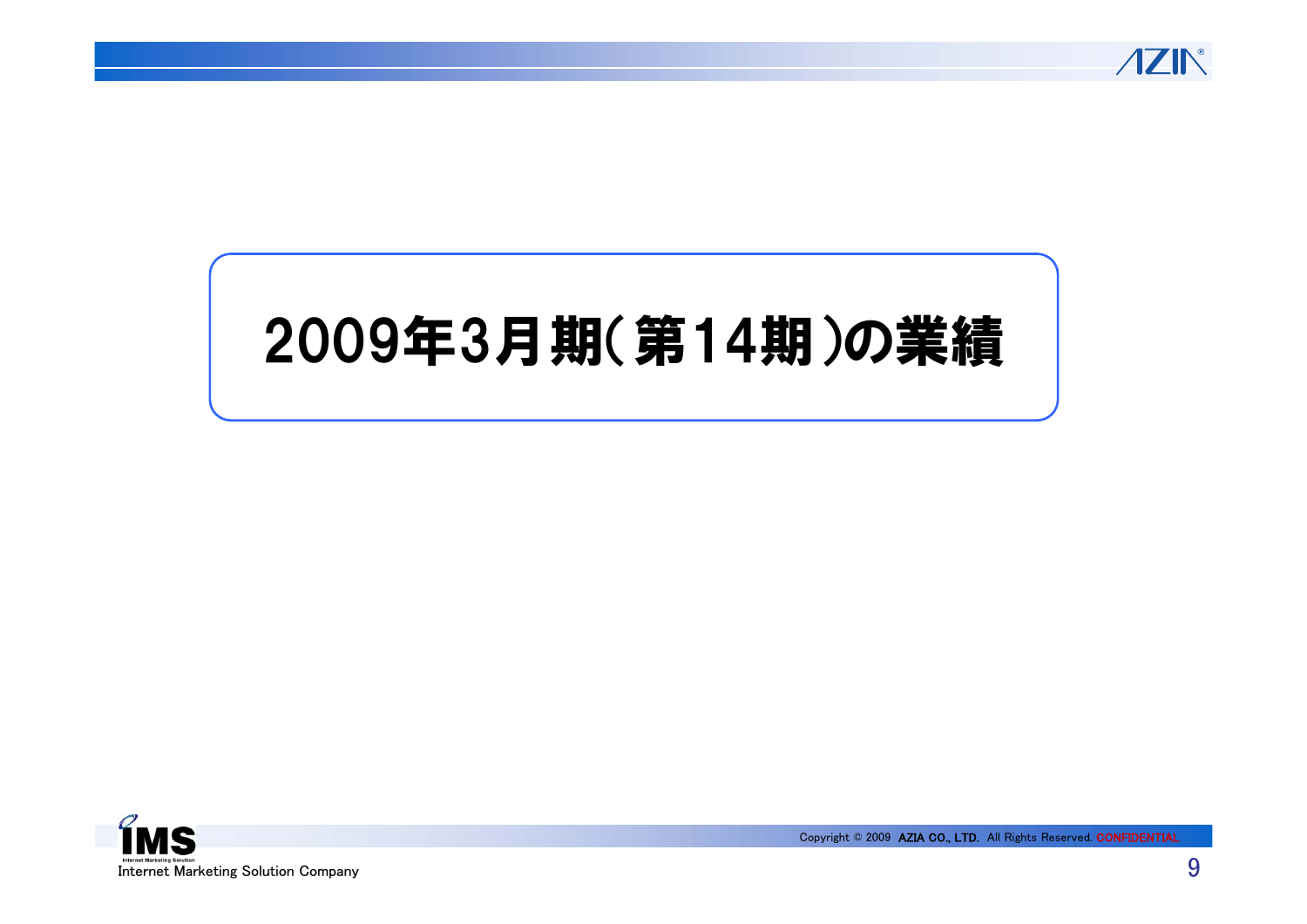### $\Delta ZIN$ ◆ 2009年3月期(第14期)業績ハイライト

#### 単位:百万円

|       | 2008/3期             | 2009/3期            | 増減                                 | コメント                                                                                     |
|-------|---------------------|--------------------|------------------------------------|------------------------------------------------------------------------------------------|
| 売上高   | 669                 | 578                | $\blacktriangle$ 91<br>$(413.6\%)$ | 主力製品WEB CAS導入型の販売が10月<br>までは順調に推移したものの、11月に一気<br>に市場が冷え込み、また、受託案件の一<br>部が次期に繰り越しとなったため減少 |
| 営業利益  | $\triangle$ 21      | $\blacktriangle 9$ | 12 <sup>7</sup>                    | 利益率の高いASP/SaaSの売上比率が<br>アップしたことと、事務所関係費をはじめ経<br>費削減に取り組んだことと等により改善                       |
| 経常利益  | $\triangle$ 19      | $\blacktriangle 9$ | 10                                 | 同上                                                                                       |
| 当期純利益 | $\blacktriangle$ 39 | $\triangle$ 97     | $\triangle$ 58                     | 投資有価証券評価損72百万円の計上等<br>により減少<br>2009/3時点の投資有価証券残高は6.4百<br>万円                              |
| 総資産   | 704                 | 597                | $\triangle$ 107                    | 主に当期純利益▲97百万円の計上により<br>減少                                                                |
| 純資産   | 599                 | 504                | $\blacktriangle$ 95                | 同上                                                                                       |

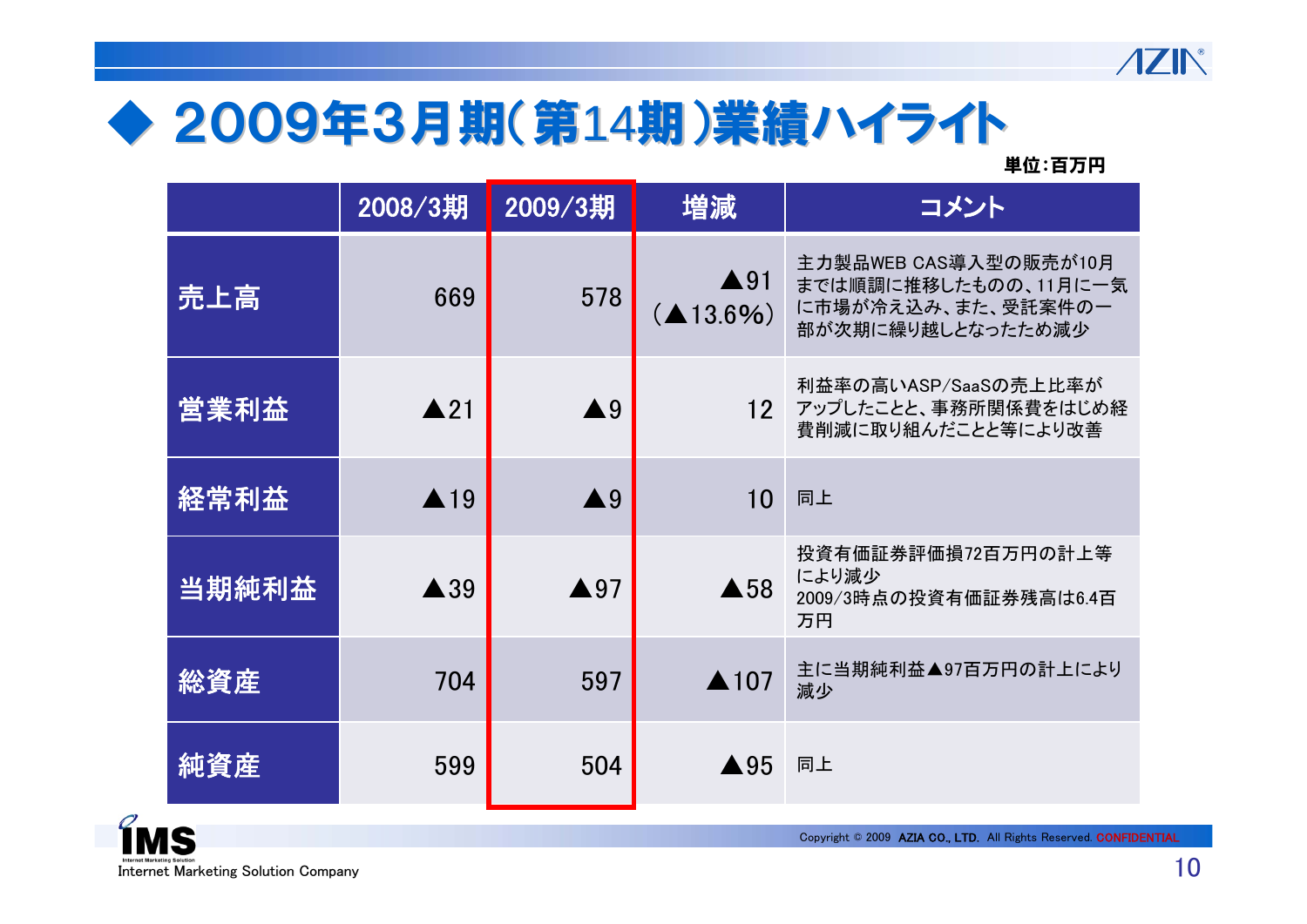### 1.営業力強化





Copyright © 2009 AZIA CO., LTD. All Rights Reserved. CONFIDENTIAL

 $\Delta ZI\Gamma$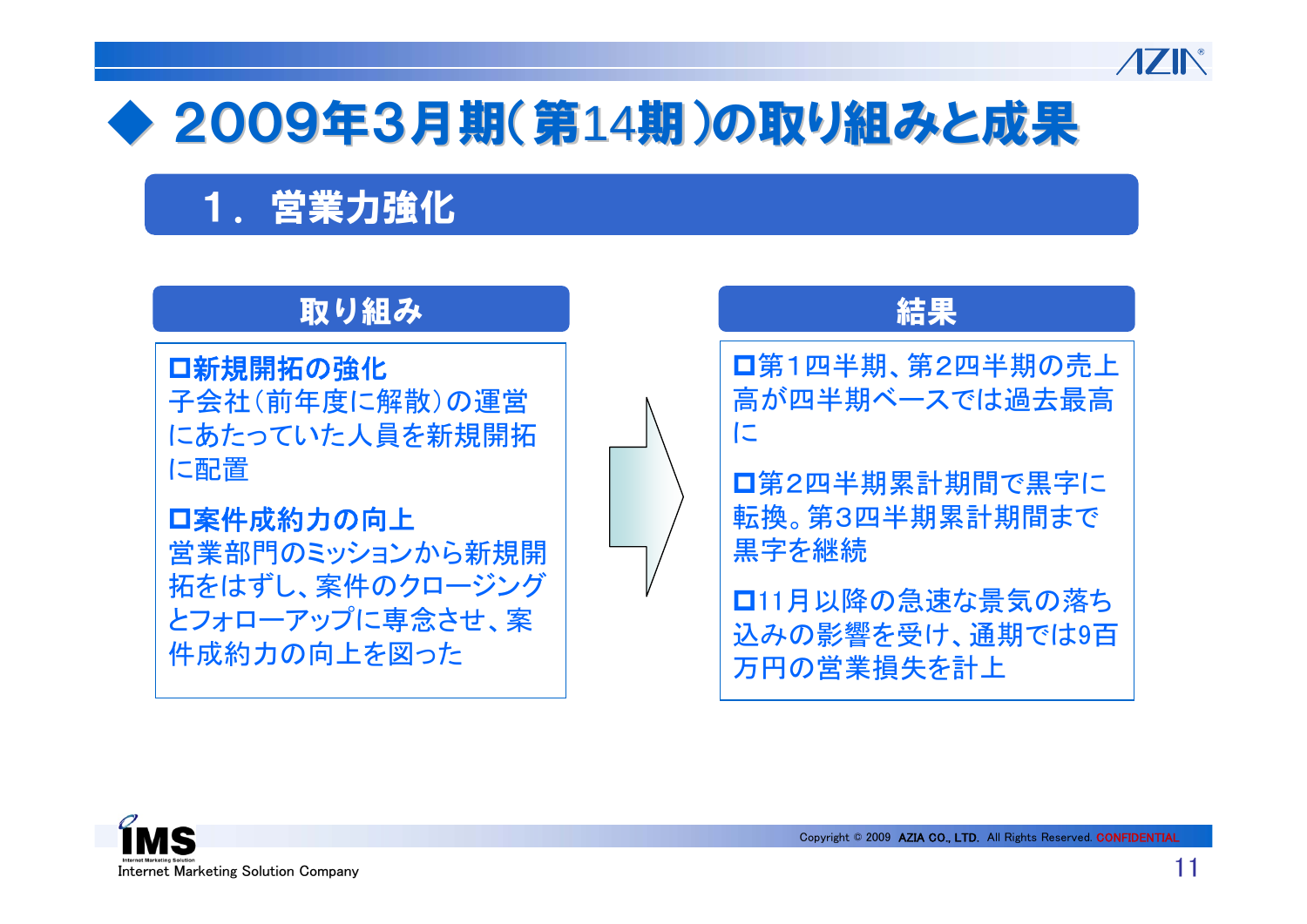

#### 2.ブランド力の向上





Copyright © 2009 AZIA CO., LTD. All Rights Reserved. CONFIDENTIAL

 $\Delta ZI\Gamma$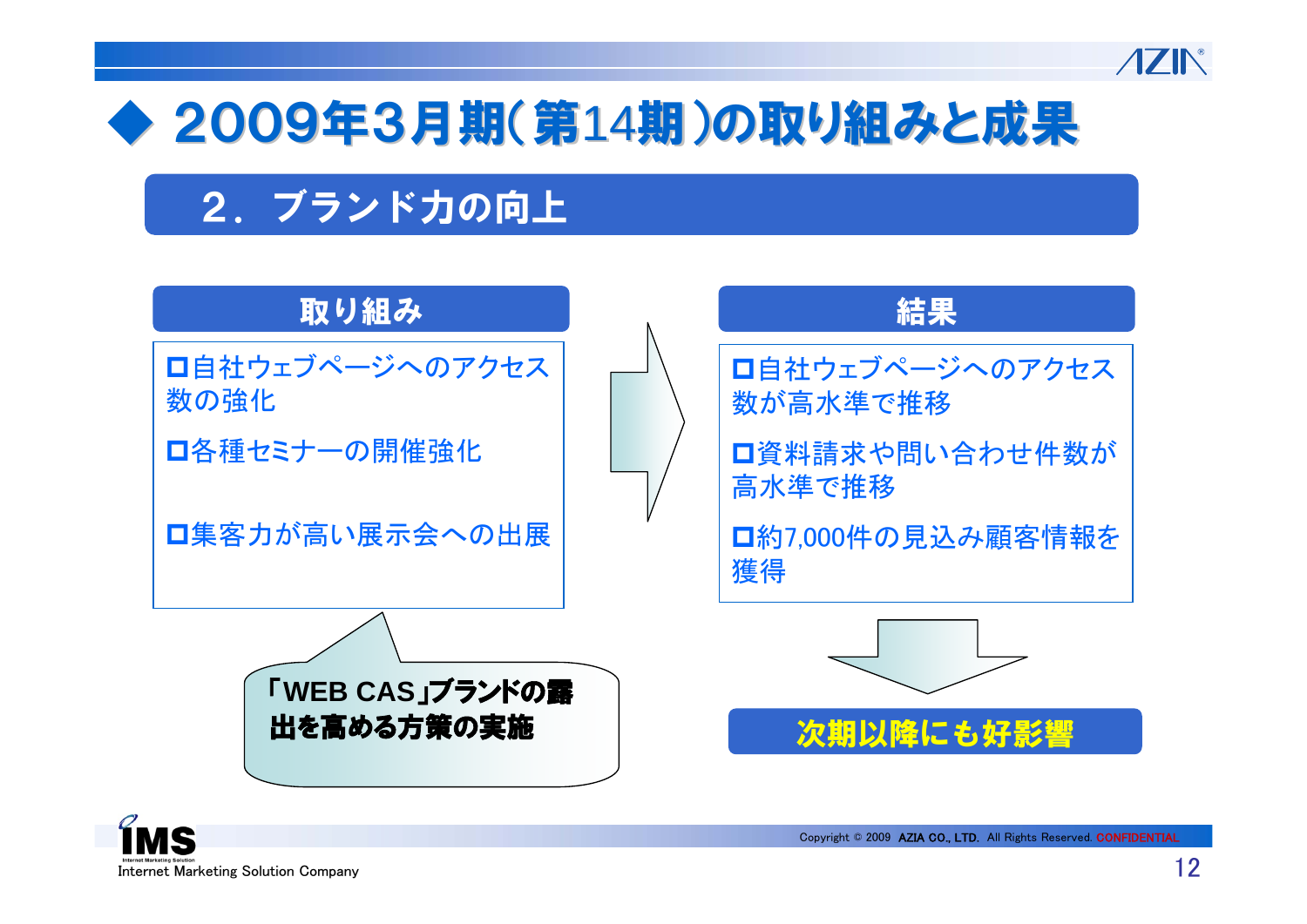資料請求・問い合わせ件数の推移





Copyright © 2009 AZIA CO., LTD. All Rights Reserved. CONFIDENTIAL

 $\Delta ZIN$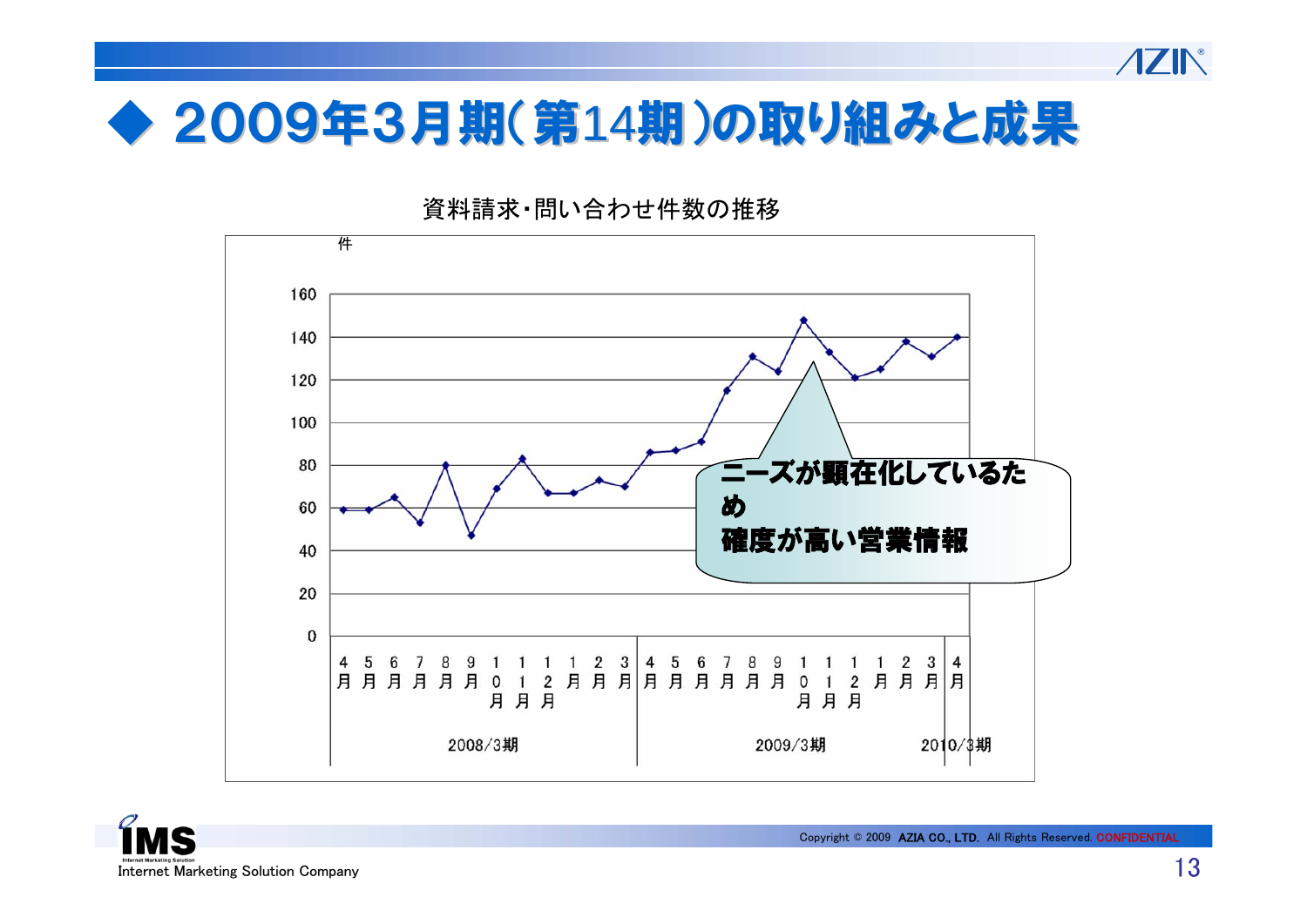### 3.生産性の向上





Copyright © 2009 AZIA CO., LTD. All Rights Reserved. CONFIDENTIAL

 $\Delta ZI\Gamma$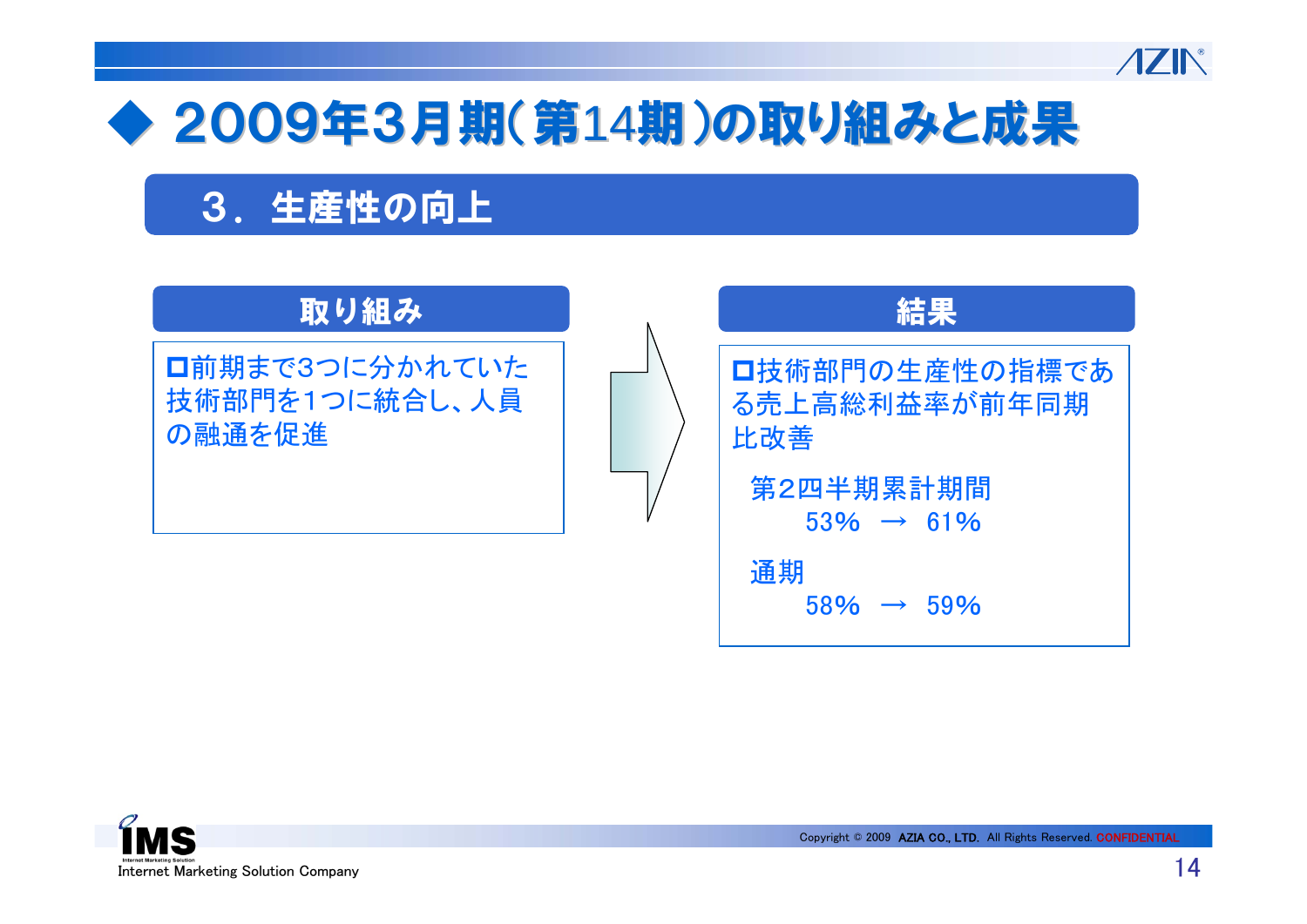

#### 4.筋肉質な経営体質構築のための経費削減



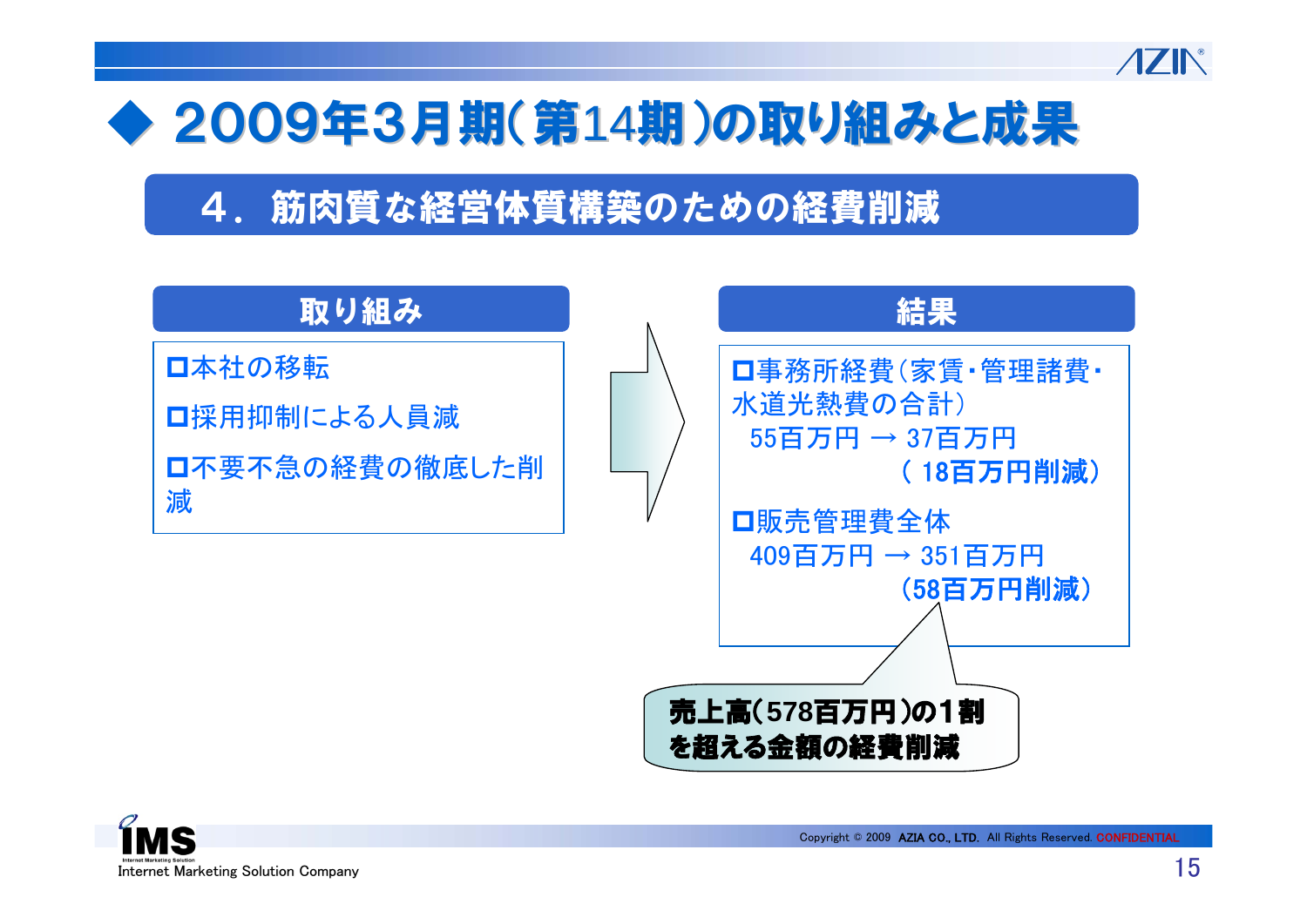

## 2010年3月期(第15期)の計画

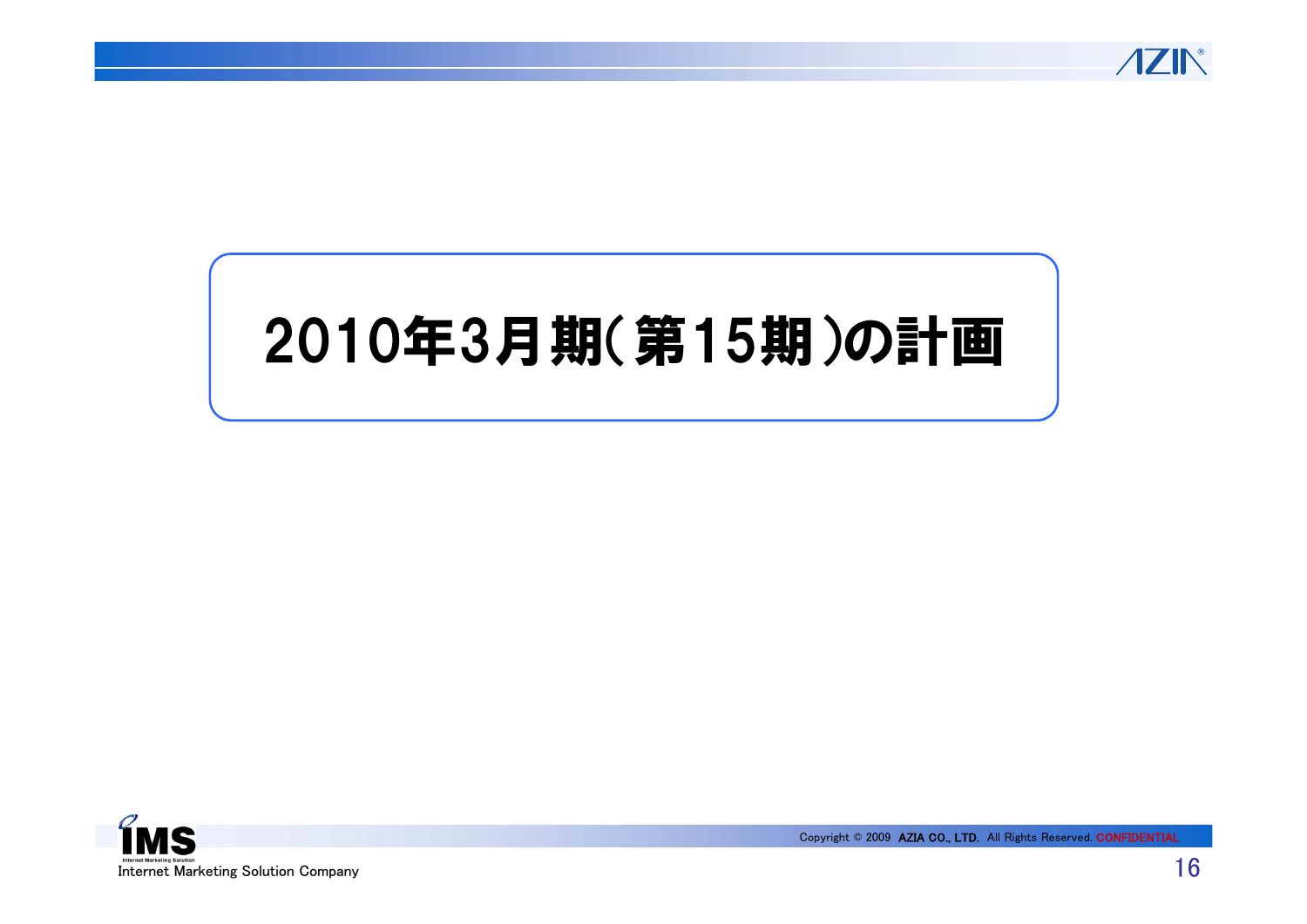## ◆ 2010年3月期(第15期)計画サマリー

利益が出せる体制へ

単位:百万円

 $\Delta ZIN^{\circ}$ 

|                    | 2009/3期             | 2010/3期 | 増減                           | コメント                                                                                           |
|--------------------|---------------------|---------|------------------------------|------------------------------------------------------------------------------------------------|
| 売上高                | 578                 | 535     | $\triangle$ 43<br>$(47.4\%)$ | ・景気低迷の影響を加味し、WEB CAS導入<br>型の売上予算を保守的に見積もり                                                      |
| 売上総利益              | 341                 | 345     | $+4$<br>$(+1.2\%)$           | WEB CASの中でも利益率の高いASP/SaaS<br>のウェイトを高めることにより利益改善<br>売上総利益率5ポイントアップ<br>$(59\% \rightarrow 64\%)$ |
| 営業利益               | $\blacktriangle 9$  | 20      | $+29$                        | 固定費を更に削減することより利益改善                                                                             |
| 経常利益               | $\blacktriangle 9$  | 20      | $+29$                        | 同上                                                                                             |
| 当期純利益              | $\blacktriangle$ 97 | 20      | $+117$                       | 前年度までの累積赤字の影響により税金支<br>払いの負担が少ない。                                                              |
|                    |                     |         |                              |                                                                                                |
| 景気低迷により売上高が伸びなくても、 |                     |         |                              |                                                                                                |

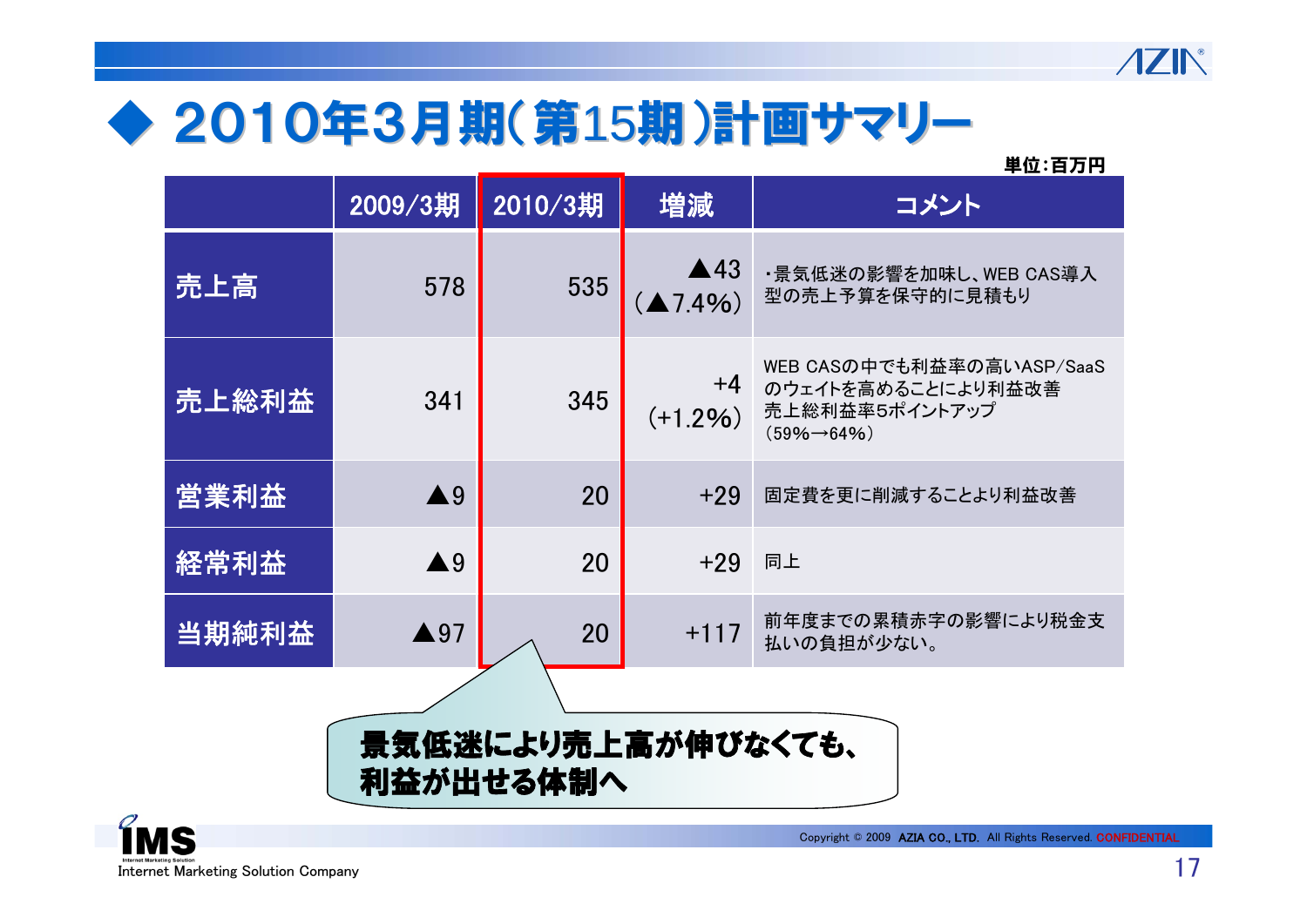

#### 収益構造の改革

- 1. 利益率の高い製品・サービスの割合を高める
- 2.安定して売上を計上できる製品・サービスの割合を高める

#### 3.固定費の更なる削減



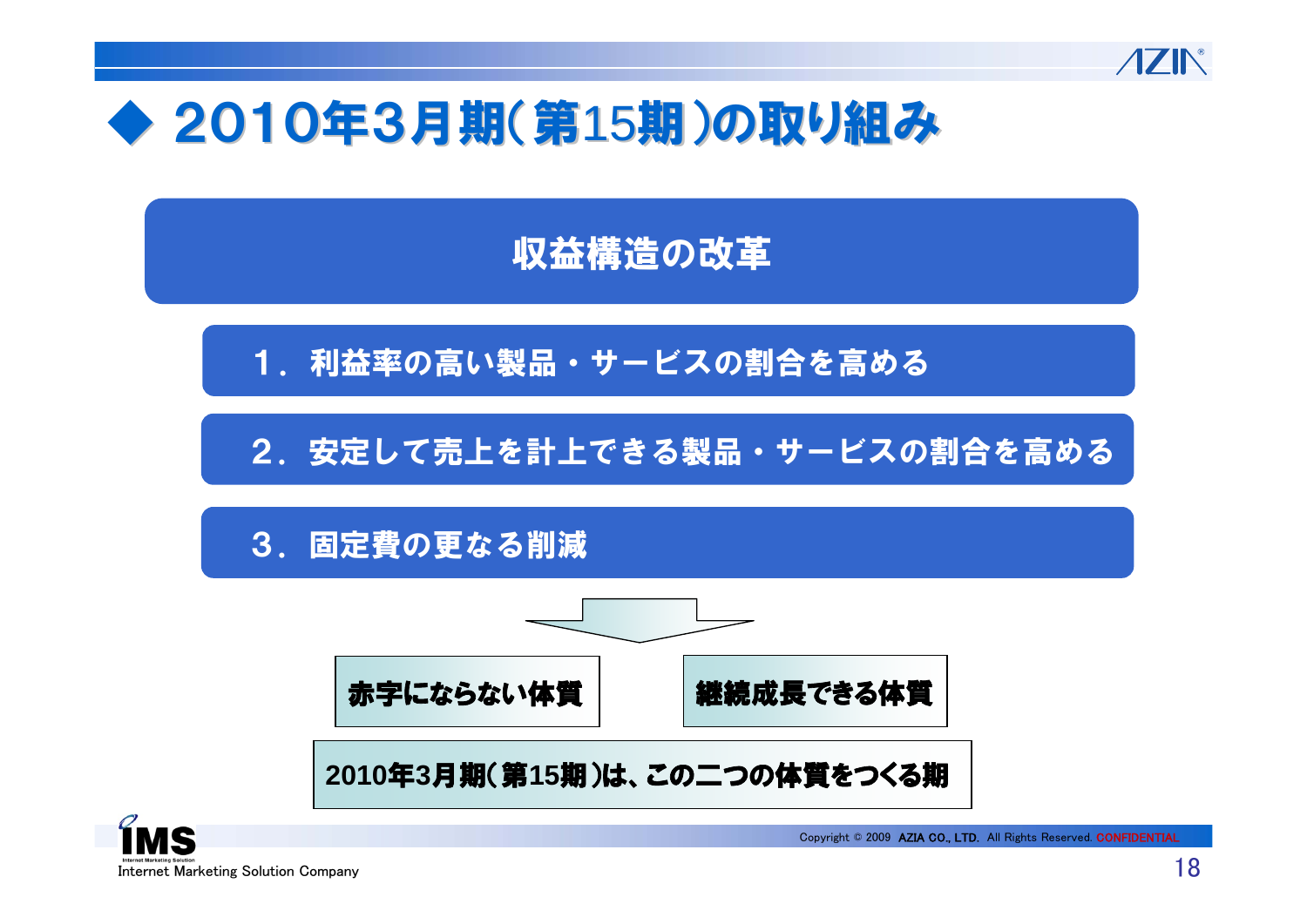

#### 1. 利益率の高い製品・サービスの割合を高める



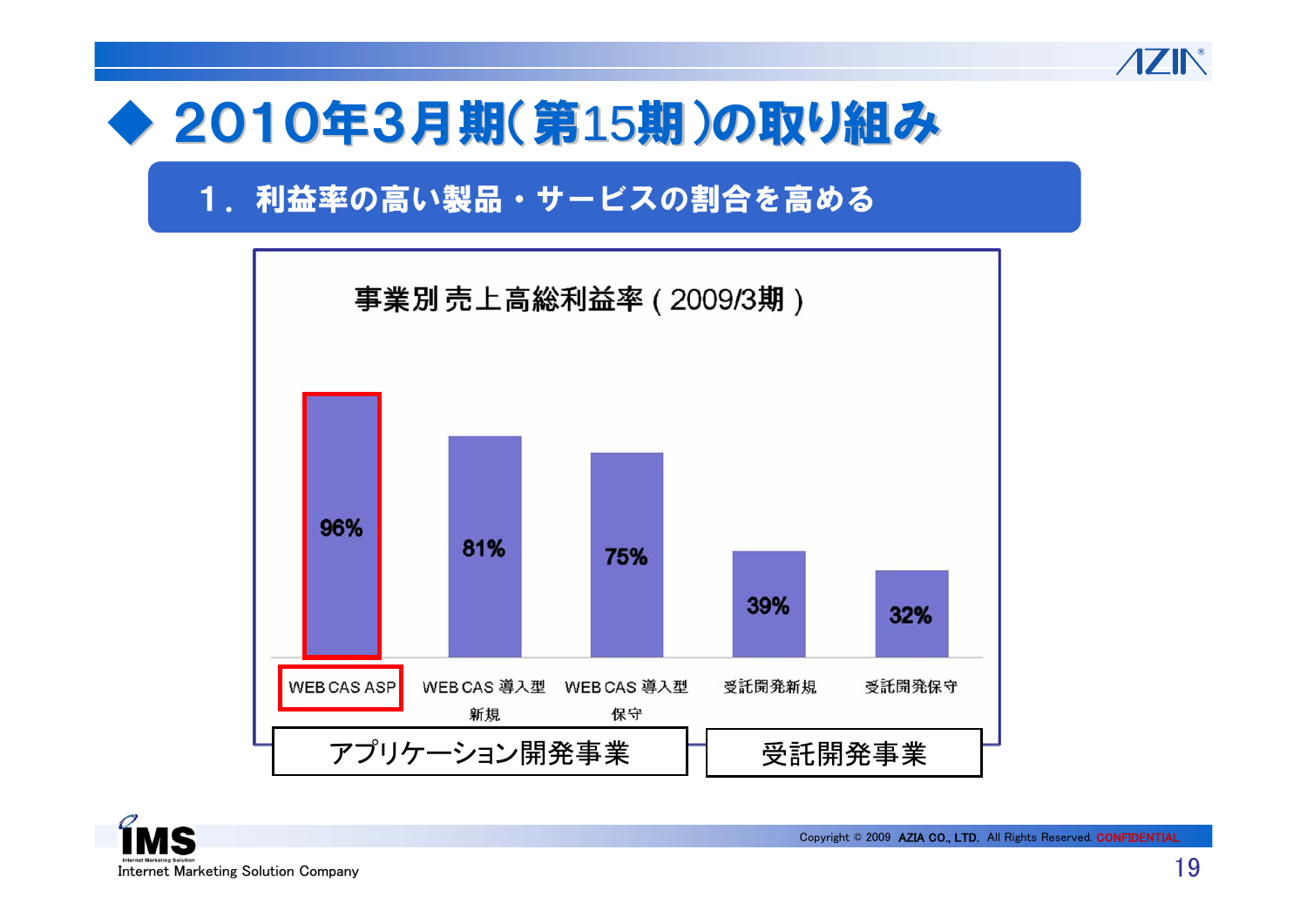

#### ASP/SaaS強化の方策

ASP/SaaSの営業人員の増強 専任1名 <sup>→</sup> 専任3名(2009年/3月に実施済)

サービスラインナップの追加 WEB CAS creator(2010年/3月期中に追加予定)

WEB CAS SaaSの発売 2009年3月30日に発売。既に3件成約 案件の大型化を促進 初期設定売上:2.5百万円(3件合計) 毎月売上 :1.2百万円/月(3件合計 平均0.4百万円←ASPの8~10倍)

販売パートナーの開拓 真剣に販売していただけるパートナーの開拓

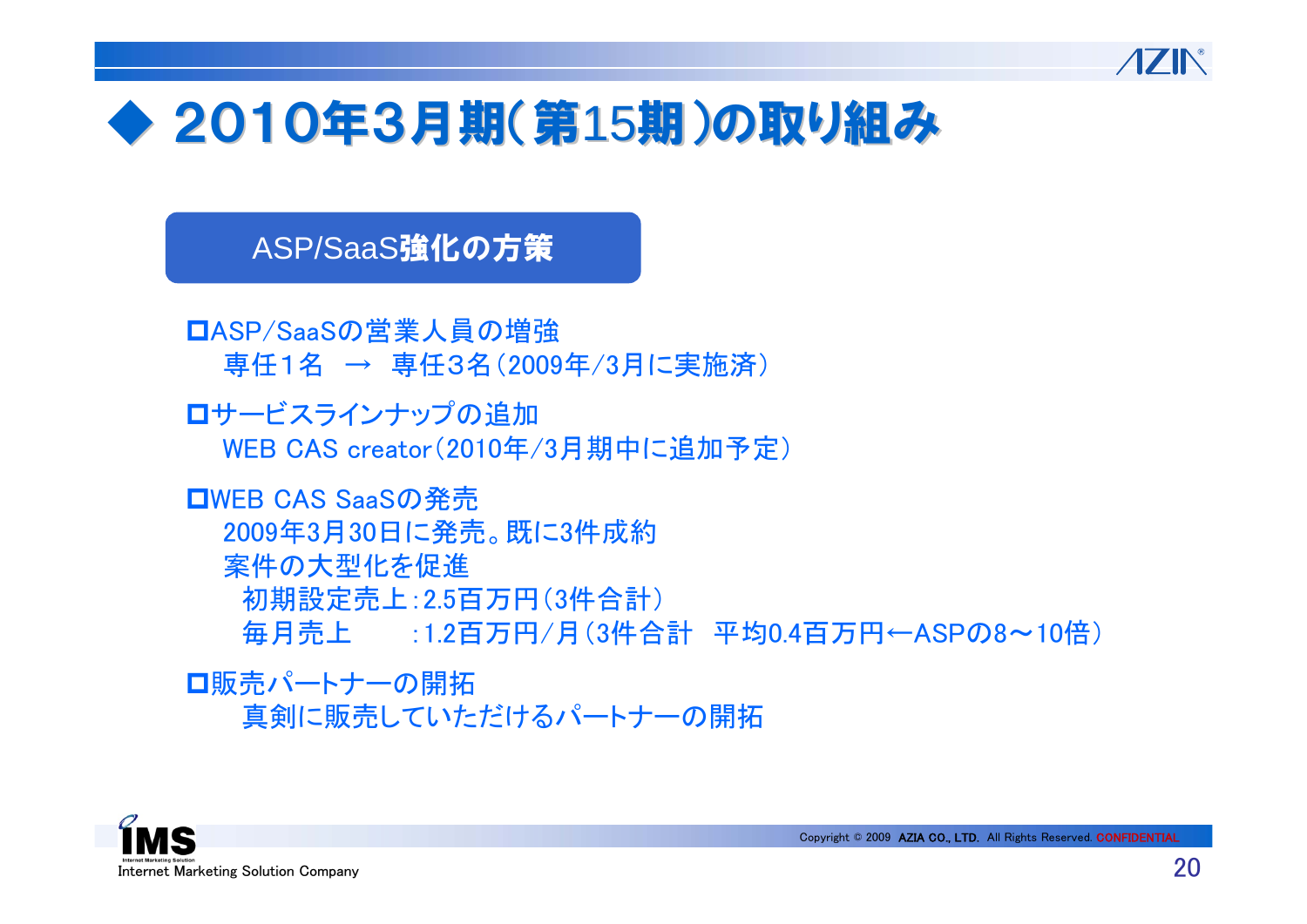



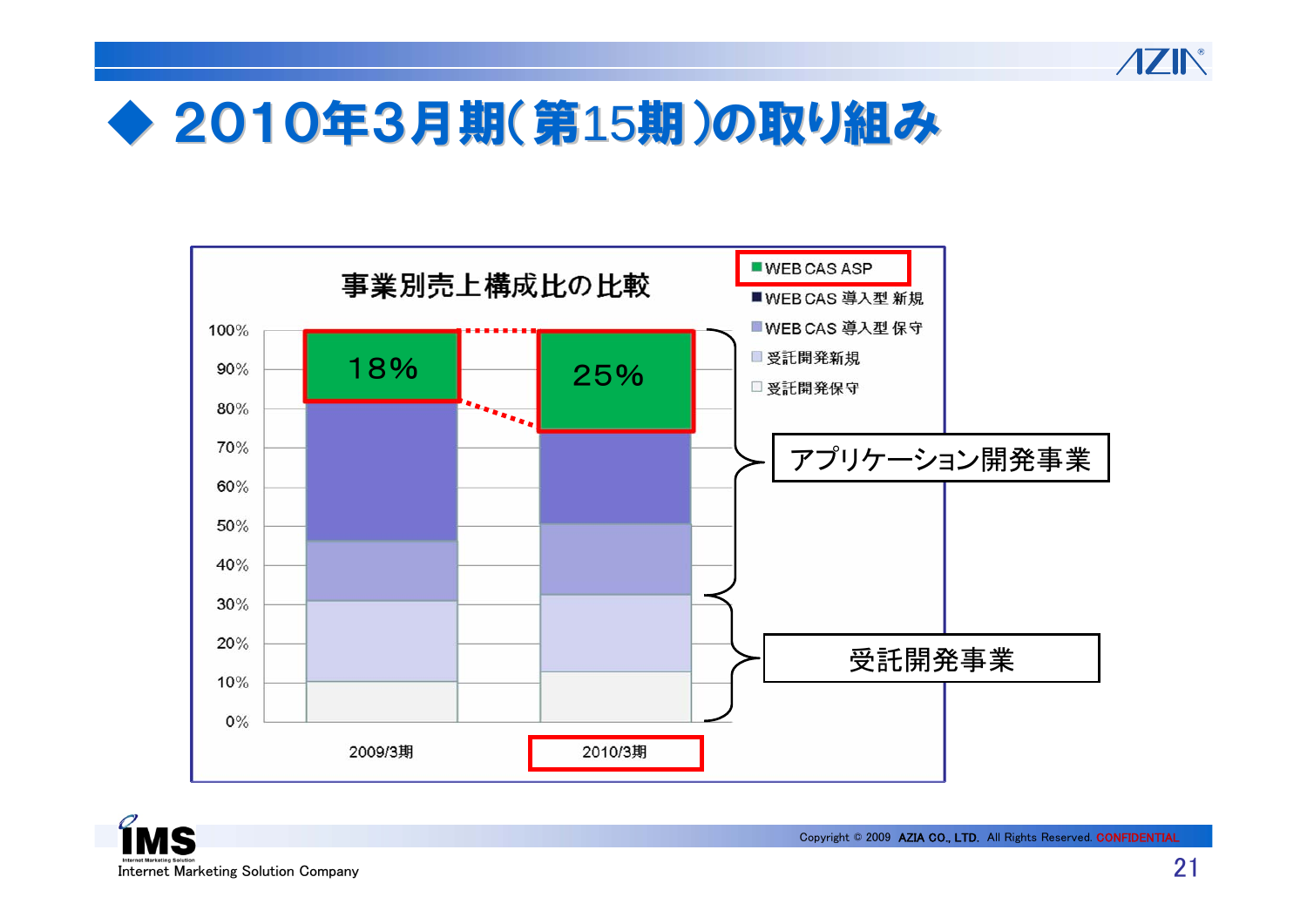

#### 2.安定して売上を計上できる製品・サービスの割合を高める



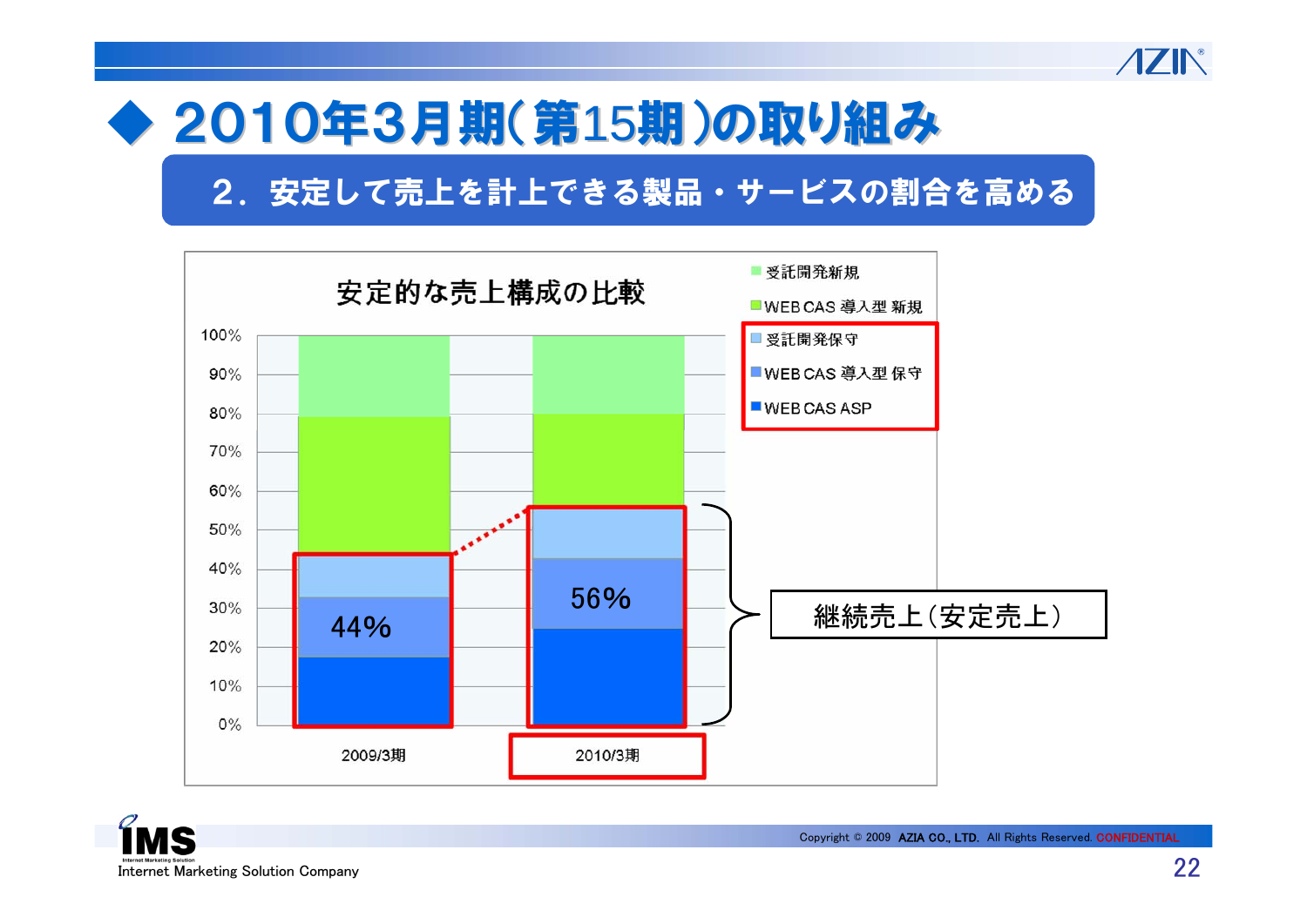

#### 3.固定費の更なる削減

単位:百万円

|       | 2009/3期 | $2010/3$ 期 | 増減             | コメント                                                                             |
|-------|---------|------------|----------------|----------------------------------------------------------------------------------|
| 販売管理費 | 351     | 322        | $\triangle$ 29 | ・不要不急経費の再見直し<br>・経費の価格交渉<br>・事務所移転に伴う家賃のダブル<br>支払い解消<br>・ただし、広告宣伝費など必要な<br>経費は確保 |

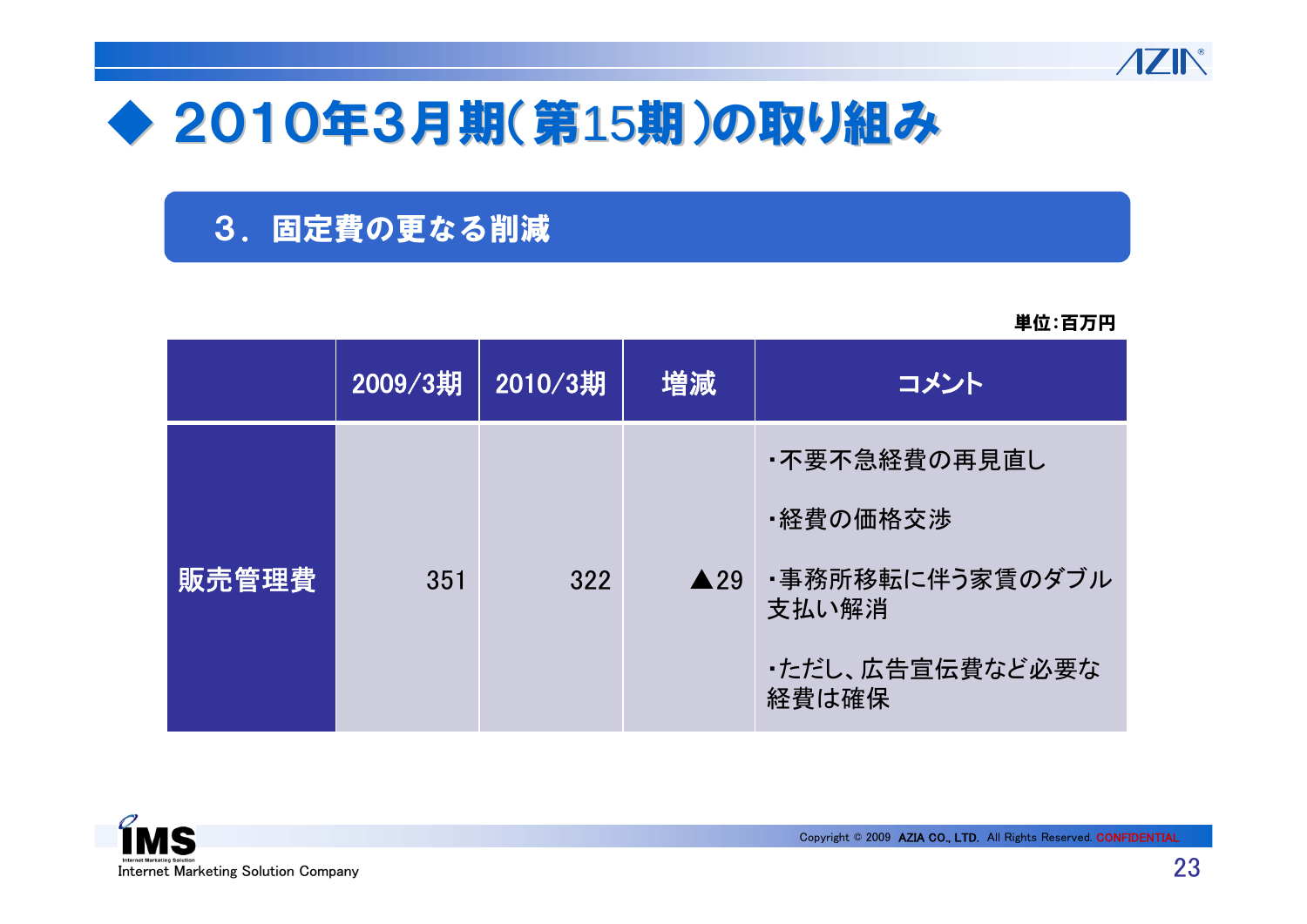

#### 4.営業環境

#### マイナス要素

景気低迷によるWEB CAS導入型の販売、受託開発の新規大型案件の受 注に不透明感あり。ただし、4月以降、持ち直しの兆しはある。

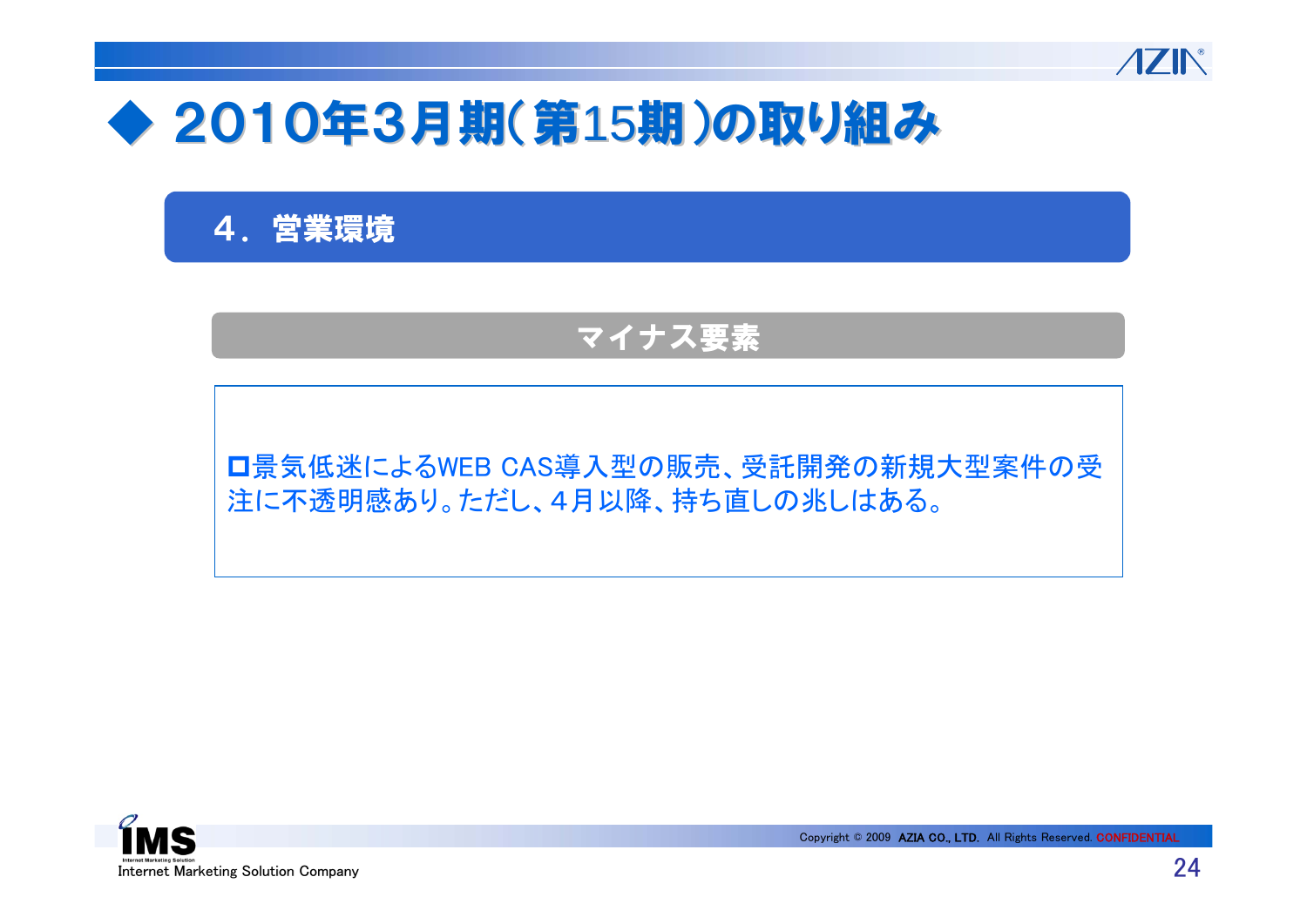

#### プラス要素

ASP/SaaSの販売が順調に推移している



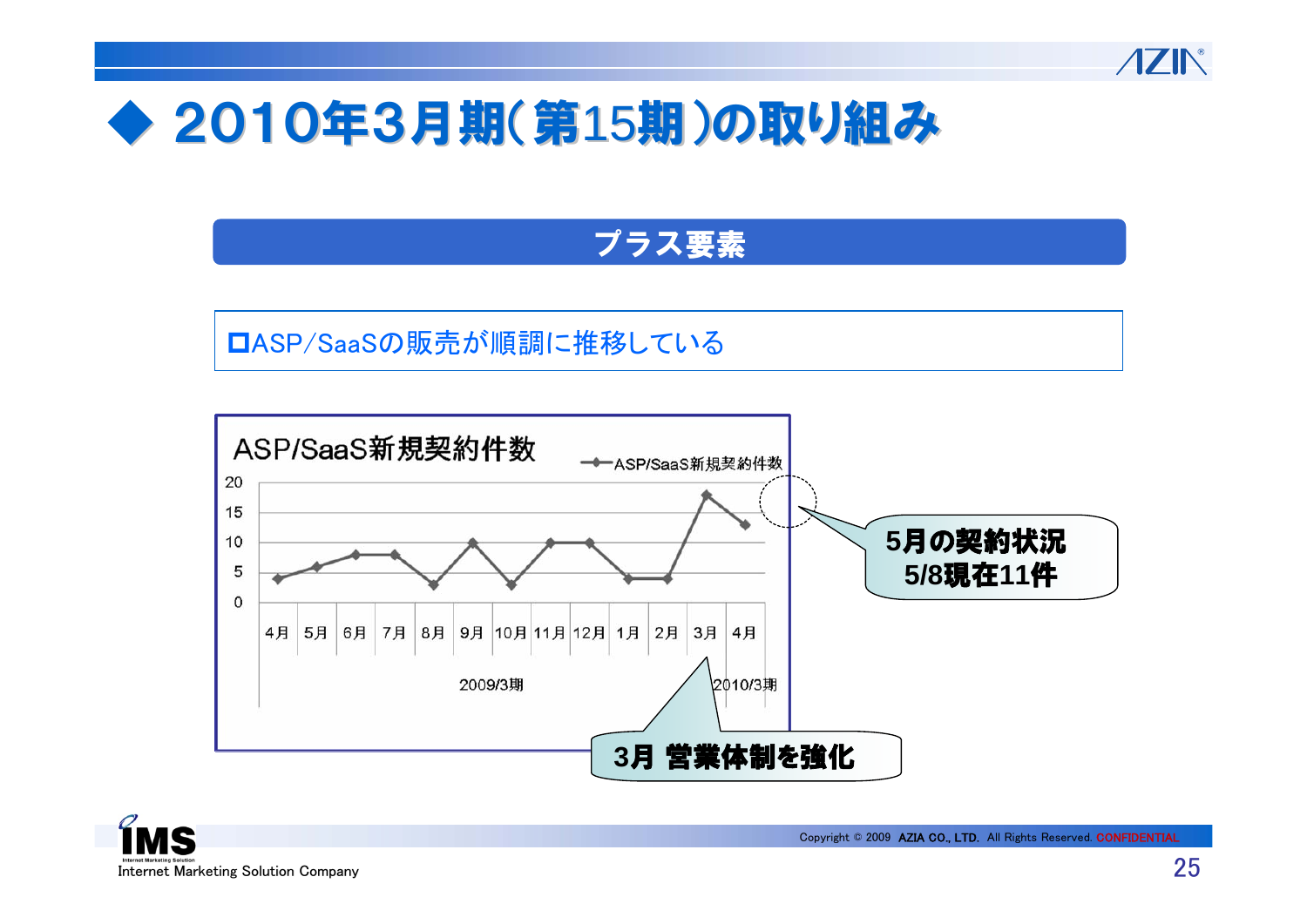

#### プラス要素



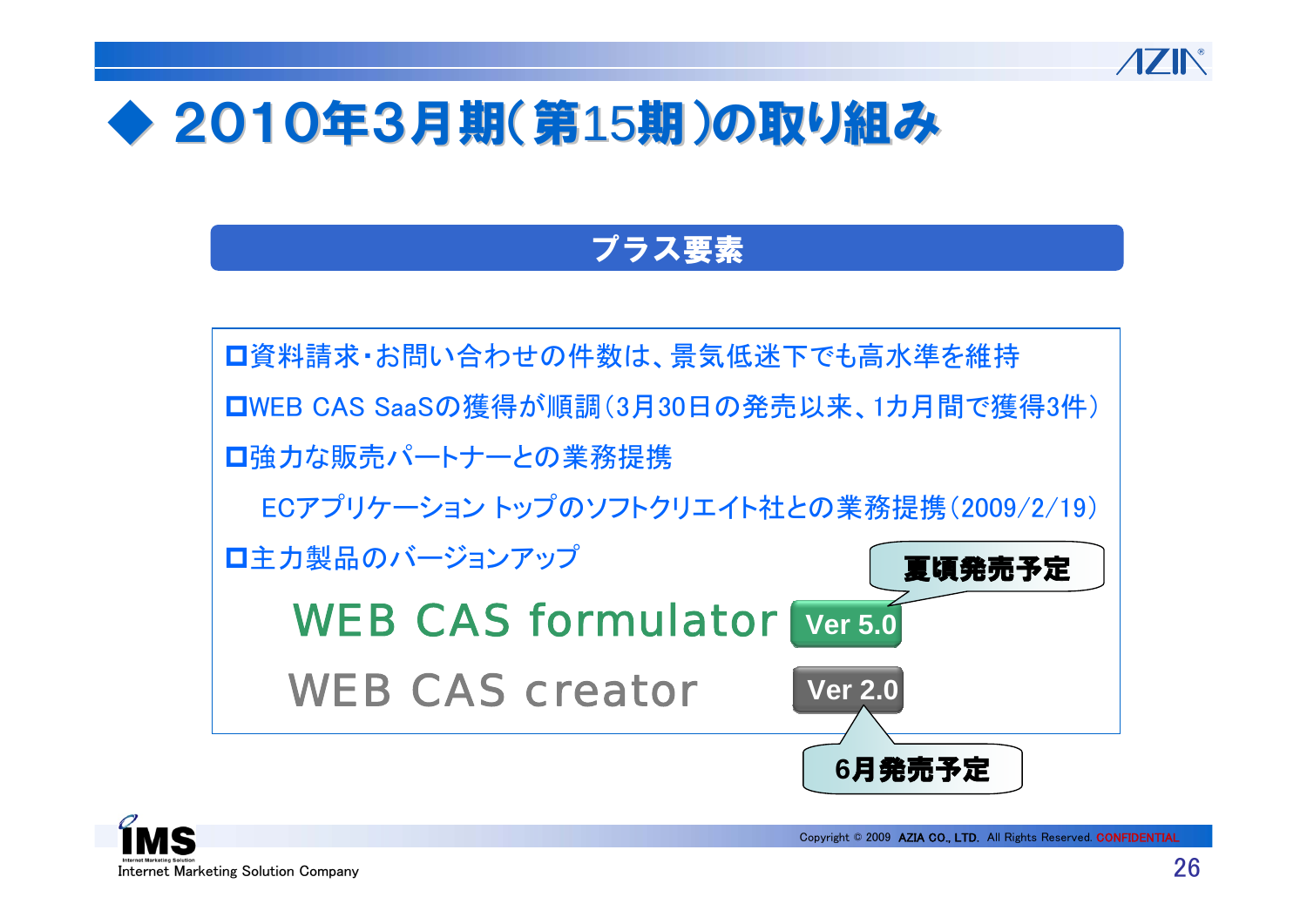

## 財務の状況

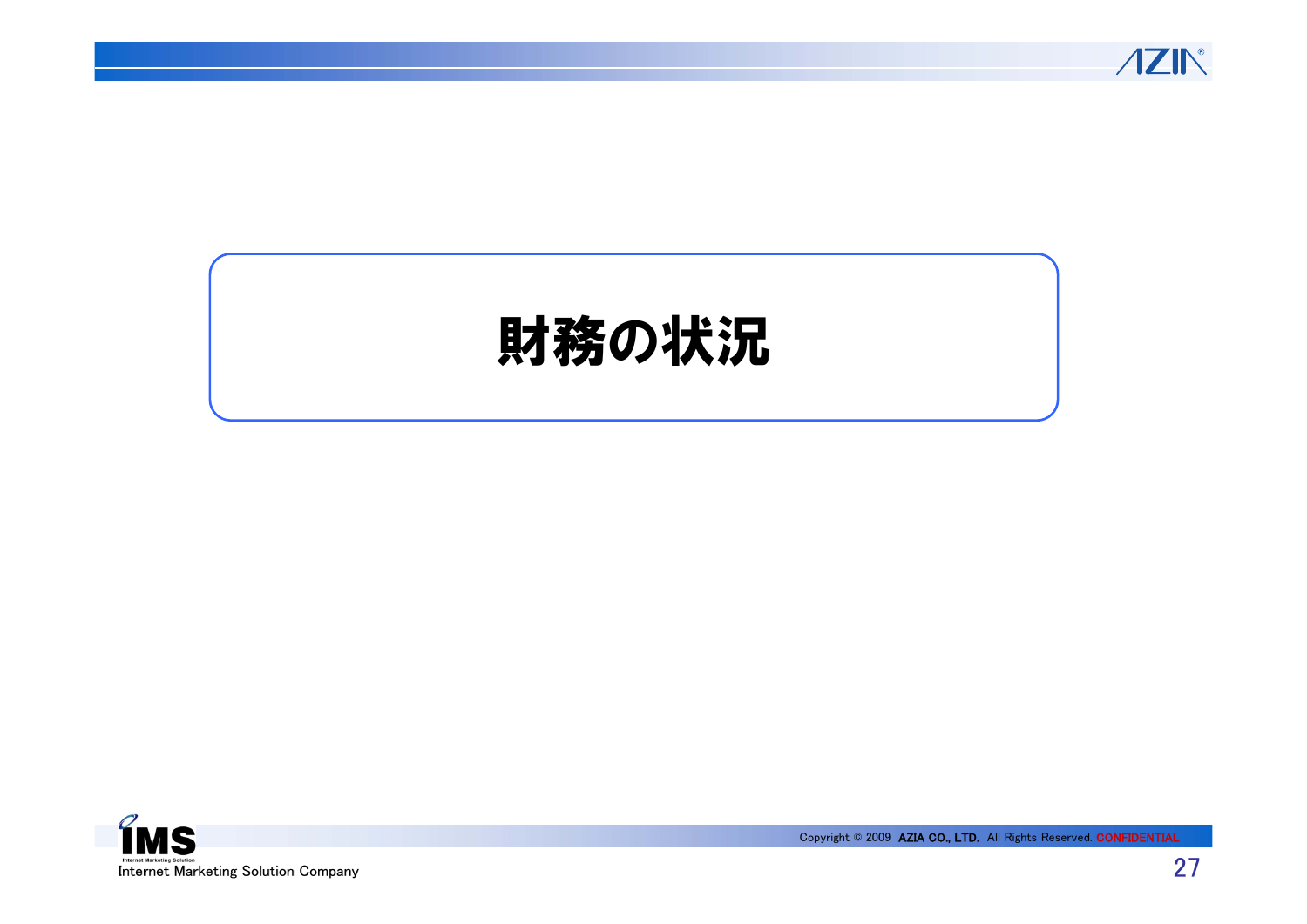#### ◆ B/S項目等の概況(抜粋 2009/3末時点) 単位:百万円

|                                                      | 2009/3期  | コメント                                                              |
|------------------------------------------------------|----------|-------------------------------------------------------------------|
| 現金 預金                                                | 440      |                                                                   |
| 投資有価証券                                               | 6        | 2009/3期は72百万円の投資有価証券評価<br>損を計上したが、今後発生する可能性があ<br>る同評価損は、最大で6.4百万円 |
| 有利子負債                                                | $\Omega$ | 借入なし                                                              |
| 純資産                                                  | 504      |                                                                   |
| 継続企業の前提に重要な疑義を抱かせる事象ま<br>たは状況<br>(いわゆるゴーイングコンサーンの注記) | なし       | 3期連続営業赤字を計上しているが年々縮<br>$\frac{1}{2}$<br>2010/3期は黒字の計画<br>安定した資金繰り |



※2010/3期の支出合計から仕入・外注費を差し引いたもの Copyright 2006 AZIA CO., LTD. All Rights Reserved.



Copyright © 2009 AZIA CO., LTD. All Rights Reserved. CONFIDENTIAL

 $\Delta ZIN$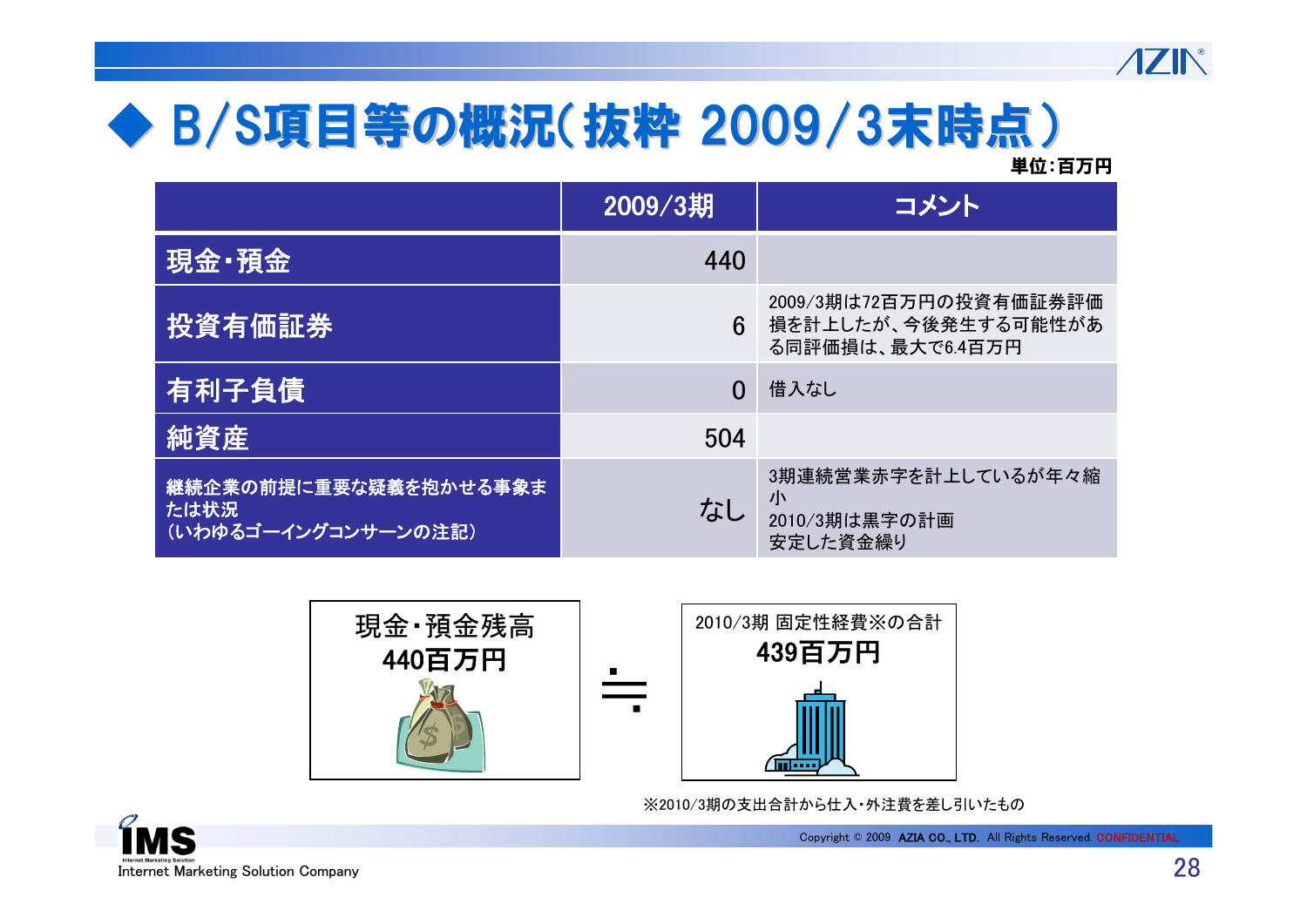

## 時価総額の状況について

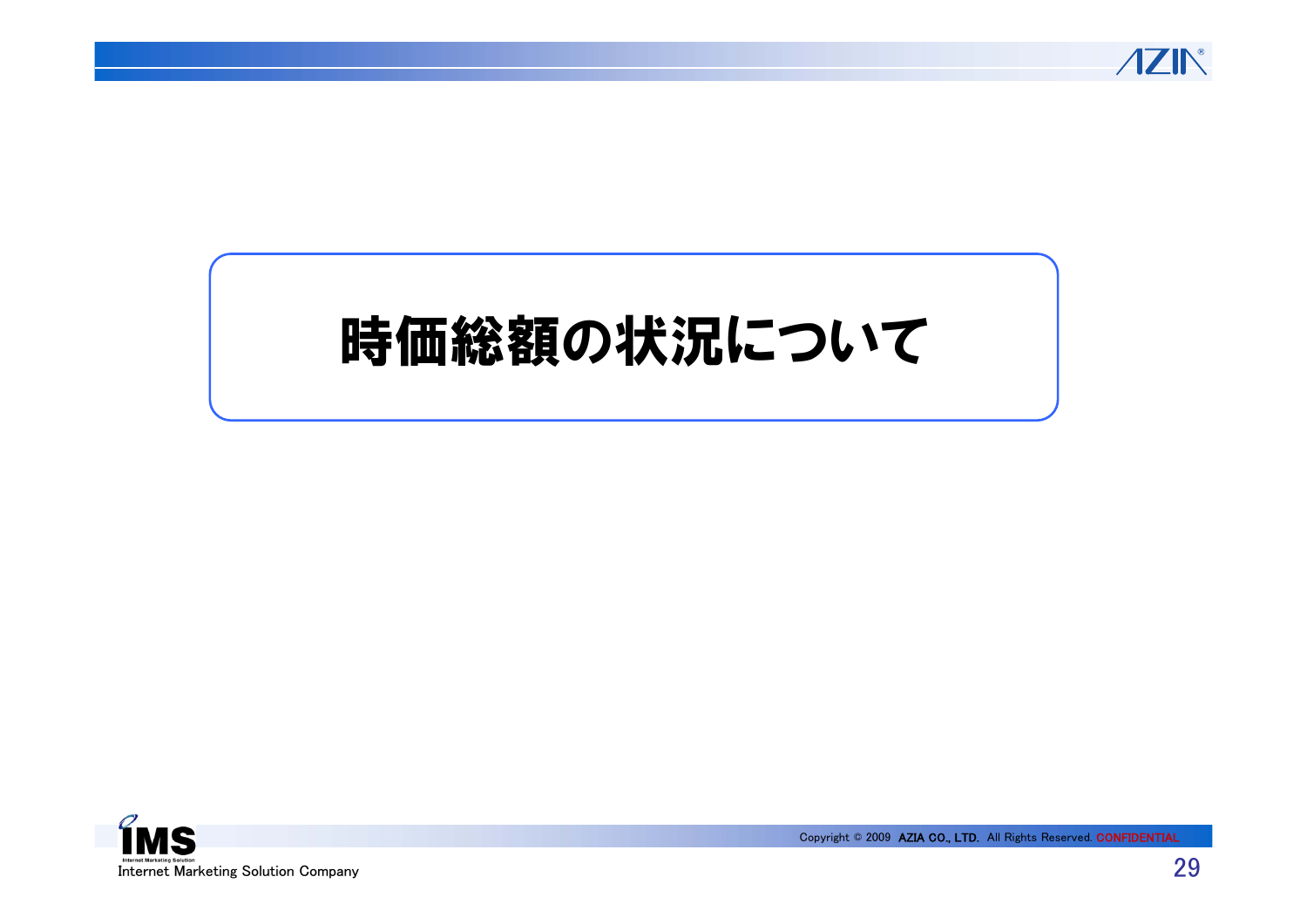

### 株主の皆様へ

当社の株式時価総額が、東京証券取引所マザーズ市場の上場廃止基準に 抵触していることについて、株主の皆様に多大なご心配をおかけし、誠に申し訳 ございません。

上場の廃止基準をクリアできるよう、役職員一同、企業価値の向上に努めて おりますので、今後とも、ご支援いただきますようお願い申し上げます。

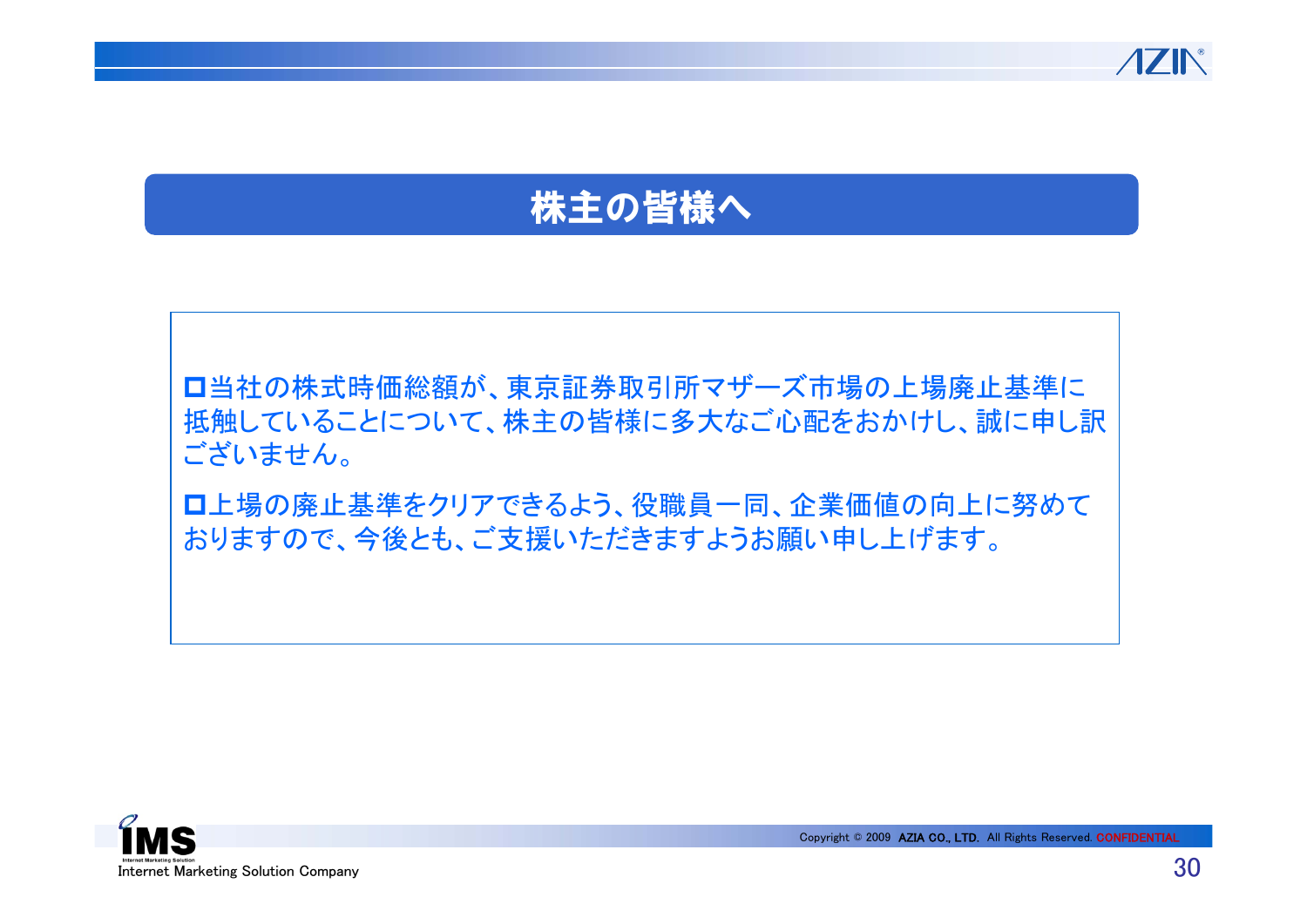

#### マザーズ市場 上場維持に必要な時価総額

月末時価総額 :3億円以上(2010年1月以降は5億円以上)

月間平均時価総額:3億円以上(同上)

上記基準 両方のクリアが必要

エイジアの猶予期間は2009年7月末まで

#### エイジアの直近の時価総額の推移

|          | $2009/1$ 月 | 2009/2月 | 2009/3月 | $2009/4$ 月 |
|----------|------------|---------|---------|------------|
| 月間平均時価総額 | .8億        | 2.4億    | 3.3億    | 2.9億       |
| 月末時価総額   | .8億        | 4.0億    | 2.9億    | 2.6億       |

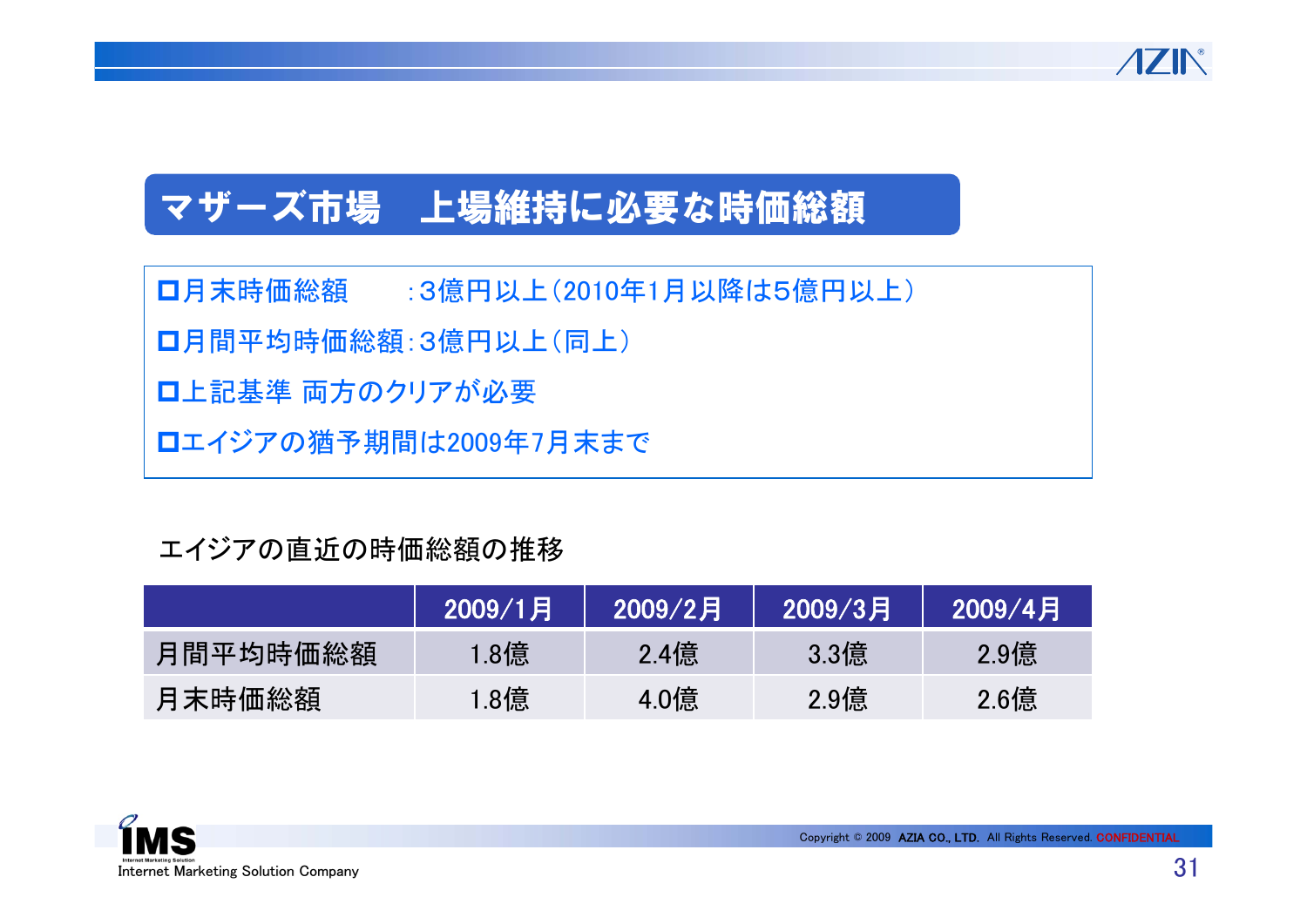



- □ 社名 株式会社エイジア
- □ 代表取締役 美濃 和男
- □ 本社 東京都品川区南大井1-13-5 新南大井ビル13階
- □ 設立 1995年4月
- □ 資本金 322百万円(2009年3月末現在)
- □ 従業員数 40人 (2009年3月末現在)
- □ 事業内容 ①自社開発によるCRMアプリケーションソフト「WEB CAS」の開発・販売 ②ウェブサイト及び企業業務システムの受託開発 ③ウェブコンテンツの企画・制作
- □ 経営理念 「クライアントに満足を買ってもらいたい」